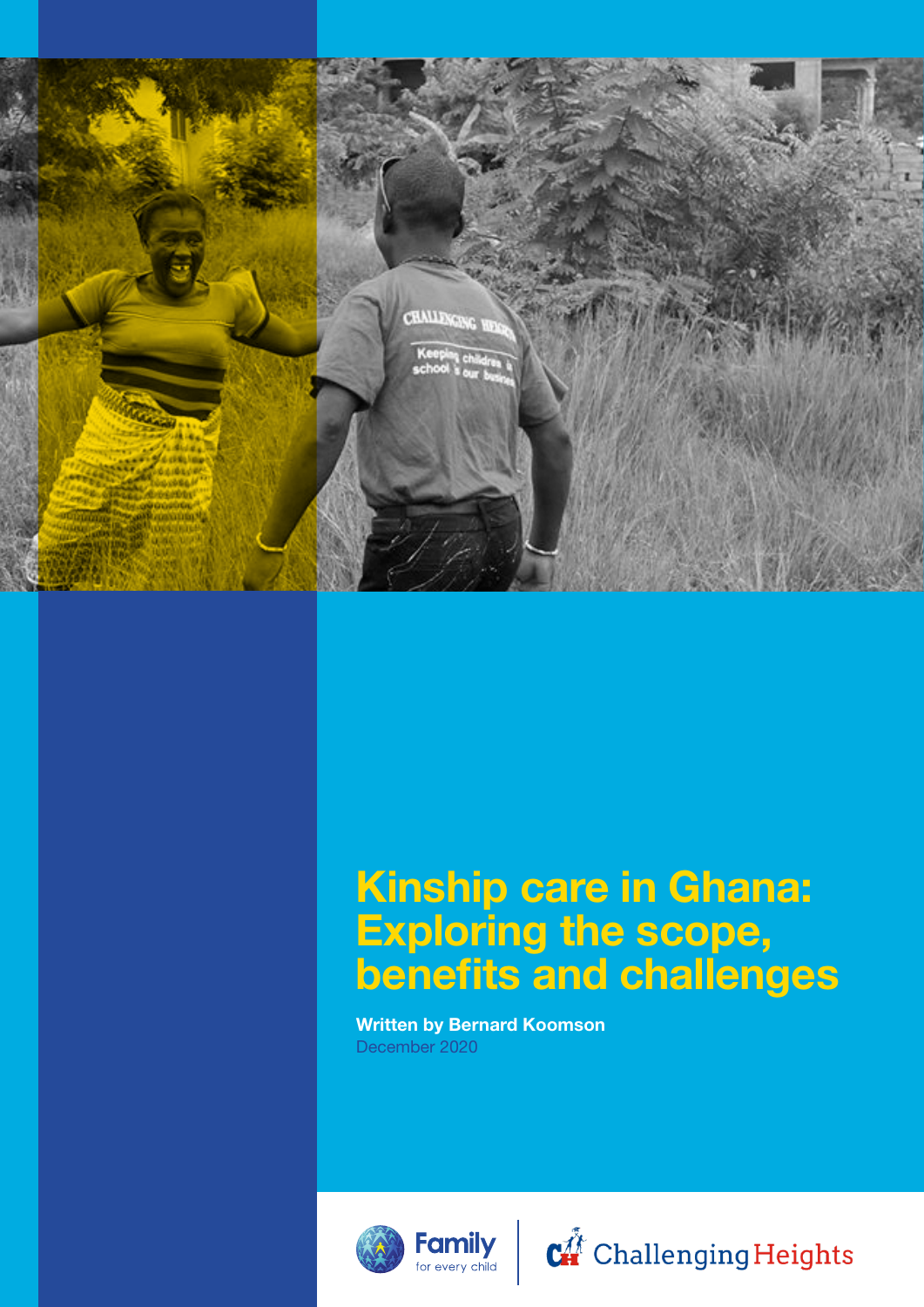## **Contents**

| 1. Introduction and background                                                    | 1                       |  |
|-----------------------------------------------------------------------------------|-------------------------|--|
| <b>1.1 Background</b>                                                             | 1                       |  |
| 1.2 Kinship care in Ghana                                                         | 1                       |  |
| <b>1.3 Research questions</b>                                                     | $\overline{2}$          |  |
| 2. Methodology and methods                                                        | 4                       |  |
| 2.1 Overall approach                                                              | $\overline{\mathbf{4}}$ |  |
| <b>2.2 Sampling techniques</b>                                                    | $\overline{\mathbf{4}}$ |  |
| 2.3 Data collection methods                                                       | $\overline{\mathbf{4}}$ |  |
| 2.4 Data analysis                                                                 | 5                       |  |
| <b>2.5 Ethical considerations</b>                                                 | 5                       |  |
| <b>2.6 Limitations</b>                                                            | 5                       |  |
| 3. Kinship care – what is it?                                                     | 6                       |  |
| 3.1 Kinship care in context:<br>exploring the definition of kinship care in Ghana | 6                       |  |
| <b>4. Research findings</b>                                                       |                         |  |
| 4.1 How kinship care is used locally                                              | $\overline{7}$          |  |
| 4.1.1 Care by grandparents                                                        | $\overline{7}$          |  |
| 4.1.2 Care by extended family members                                             | 8                       |  |
| 4.2 Current trends in kinship care                                                | 8                       |  |
| 4.2.1 Significant changes to kinship care                                         | 8                       |  |
| 4.2.2 No significant changes                                                      | 9                       |  |
| 4.3 Decisions on the placement of children                                        | 9                       |  |
| 4.3.1 Decision made by biological parents                                         | 10                      |  |
| 4.3.2 Decision made by children and non-governmental<br>organisations             | 10                      |  |
| 4.3.3 Decision made by extended family members                                    | 10                      |  |
| 4.4 Rationale for kinship care                                                    | 11                      |  |
| 4.4.1 Schooling and training                                                      | 11                      |  |
| 4.4.2 Migration of biological parent/s                                            | 12                      |  |
|                                                                                   |                         |  |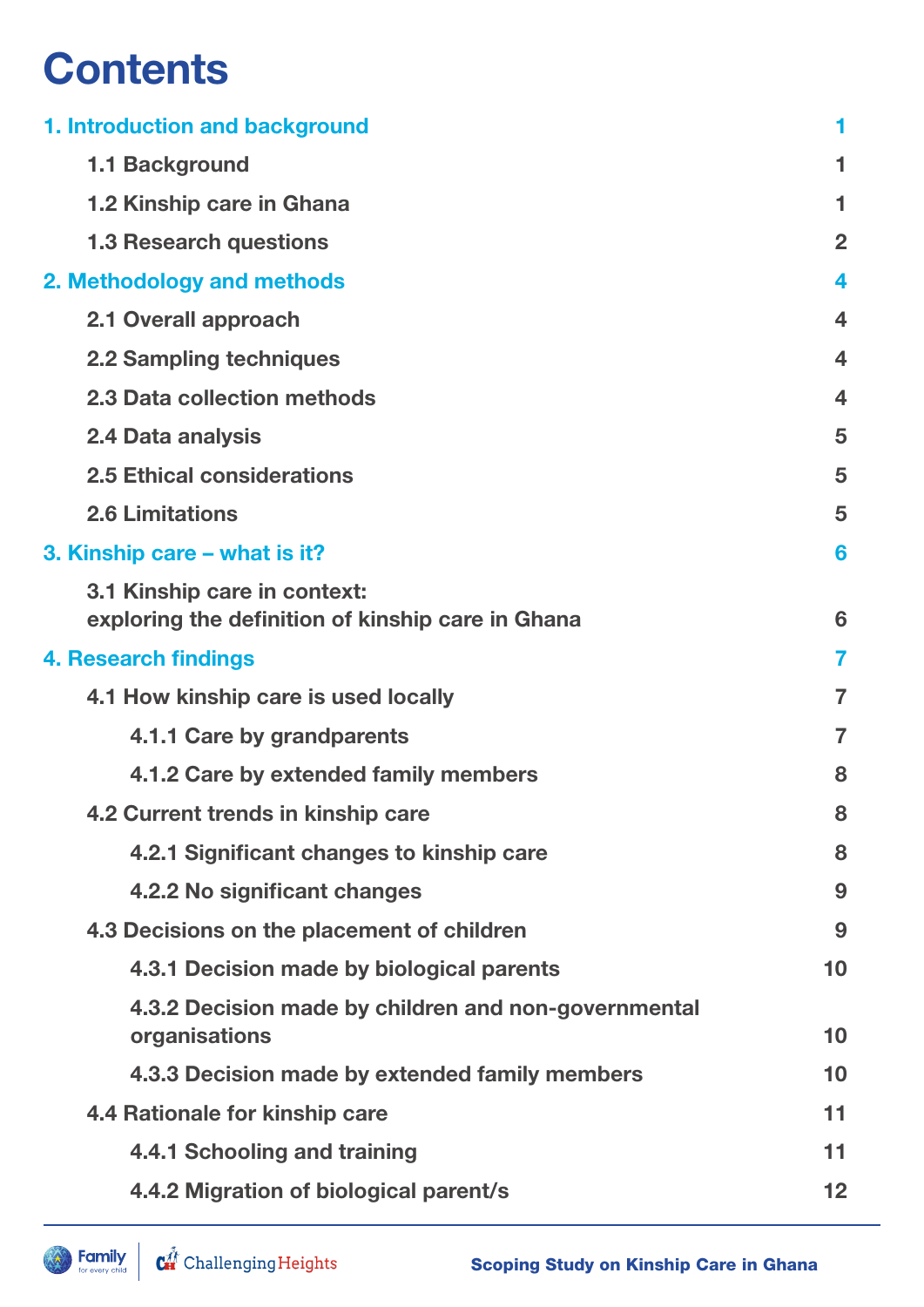|                                                          | 4.4.3 Poor parental care                           | 12 |  |
|----------------------------------------------------------|----------------------------------------------------|----|--|
|                                                          | 4.4.4 Child trafficking and survivor reintegration | 13 |  |
|                                                          | <b>4.4.5 Parental separation</b>                   | 13 |  |
|                                                          | 4.4.6 Demise of biological parent/s                | 13 |  |
|                                                          | 4.5 Benefits and challenges of kinship care        | 15 |  |
|                                                          | 4.5.1 Benefits of kinship care                     | 15 |  |
|                                                          | 4.5.2 Challenges of kinship care                   | 16 |  |
|                                                          | 4.6 Support for kinship care                       | 18 |  |
|                                                          | <b>4.6.1 Financial support</b>                     | 18 |  |
|                                                          | 4.6.2 Dual support                                 | 19 |  |
|                                                          | 4.6.3 Sustainable jobs                             | 20 |  |
|                                                          | 4.6.4 Training and capacity building               | 20 |  |
| 4.7 Implications and recommendations for policy/practice |                                                    |    |  |
|                                                          | 4.7.1 The nature and scope of kinship care         | 21 |  |
|                                                          | 4.7.2 Addressing the challenges of kinship care    | 21 |  |
|                                                          | 4.7.3 Making kinship care thrive                   | 21 |  |
|                                                          | <b>5. Conclusion</b>                               | 22 |  |
|                                                          | <b>References</b>                                  |    |  |

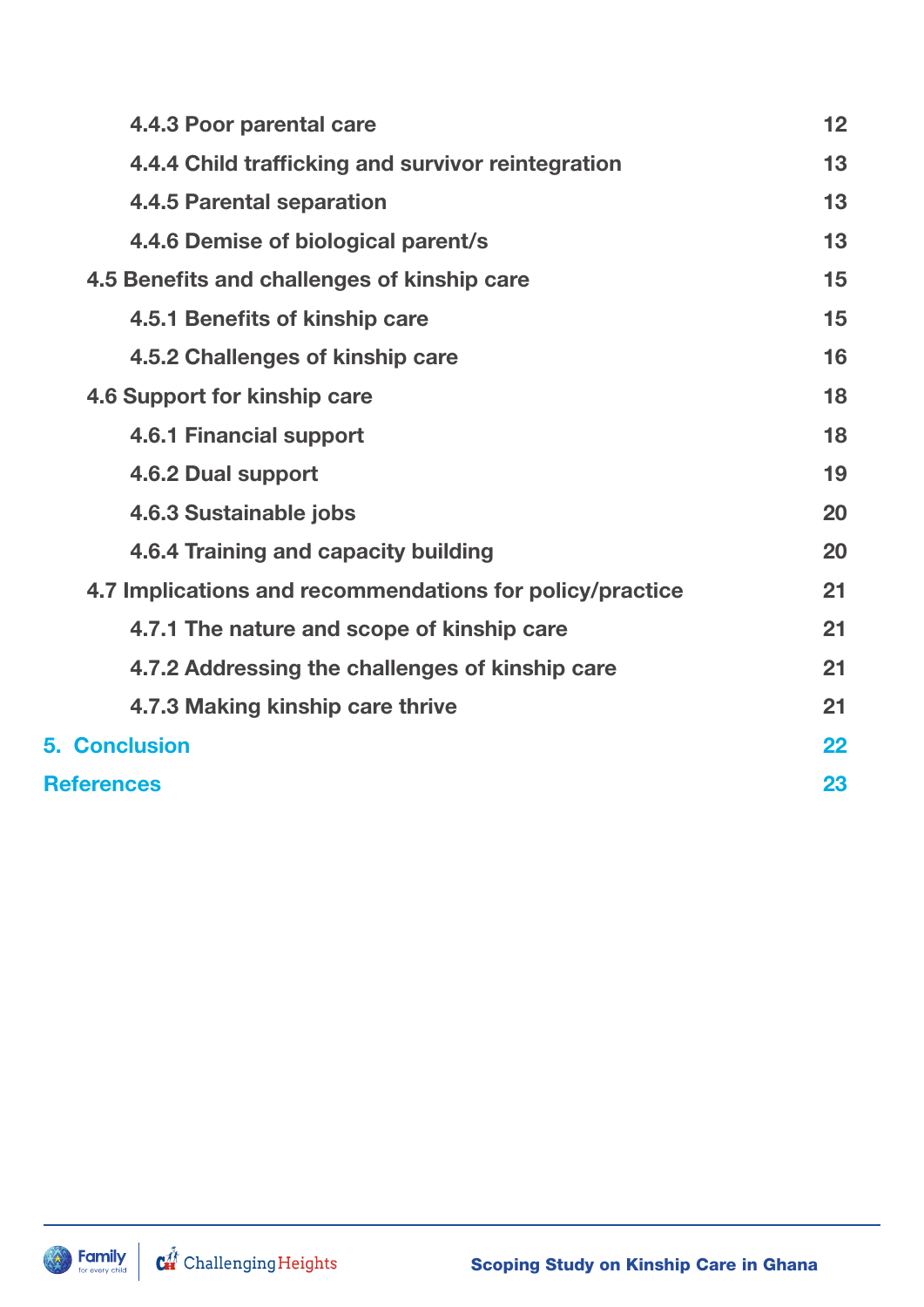# 1. Introduction and background

## 1.1 Background

The family provides the best environment to nurture children, with birth parents or kin. State intervention is regarded as the last resort when kin fails (Esposito, Trocmé, Chabot, Collin-Vézina, Shlonsky and Sinha 2014), yet numerous families are failing, necessitating the need for state interference through legal frameworks, organisations, and guidelines (Manful and Cudjoe 2018). Generally, state interventions in child care and well-being have gained wide acceptance with the promulgation of international frameworks such as the Convention on the Rights of the Child, the European Convention on the Exercise of Children's Rights, and the African Charter on the Rights of the Child. Arguably, while the state acts with the good intentions of providing a better life for children, it is nonetheless limited in respect of the number of children it can reach and support (Manful and Cudjoe 2018). This is much more profoundly the case in developing countries where state resources are scarce; thus fostering – especially kinship fostering – still represents a significant aspect of social support for better outcomes for children who cannot receive parental care from their biological parent.

The literature on fostering reveals two forms, namely kinship and non-kinship foster care. Kinship foster care entails the placement of a child or children with a blood relative, while non-kinship foster care involves the placement of a child or children with a non-blood relative (Kuyini, Alhassan, Tollerud, Weld and Haruna 2009). This may or may not involve the participation of welfare workers, especially in developing countries where it is common for kinship care arrangements to be established without formal support or intervention from the state. As Scannapieco, Hegar and McAlpine (1997, p.480) note, kinship foster care represents the "out-of-home placement with relatives of children who are in the custody of the state and local child welfare agencies". This definition highlights the role of the state and child welfare agencies in the issues of fostering in industrialised countries (Kuyini et al. 2009) and does not entirely reflect kinship care arrangements in Ghana.

Largely, most industrialised societies have instituted laws that underpin state and welfare service involvement in the practice of fostering. These laws distinctively outline practice standards and specify

protocols and criteria underpinning the selection of foster carers, as well as clarifying the roles and responsibilities of carers and welfare workers. This is however not the case in Ghana where universal child rights and protections laws have emerged as recent phenomena amidst the traditional foster care practice of placing children with kin, with little or no welfare worker consultation (Kuyini et al. 2009). This study accordingly delves into the current state of kinship care (traditional foster care) in Ghana, focusing primarily on the Central Region.

## 1.2 Kinship care in Ghana

Traditional Ghanaian families have largely thrived on informal relationships over the years. Extended family members and other relatives perform duties akin to those performed by voluntary and philanthropic organisations (Nukunya 2016). They offer emotional and moral support to relatives in times of troubles such as accidents, bereavements, court cases, financial crises and sickness (Ansah-Koi 2006). The support provided by relatives in such situations is instrumental to the coping mechanisms of Ghanaians. This kind of support is crucial within the Ghanaian context, regardless of the individual's social status (literate or illiterate, rich or poor). Indeed, the consistency of this support thrives on the principle of reciprocity (Nukunya 2016), which is primarily, but not exclusively, seen within the context of the extended family.

Not surprisingly, the traditional Ghanaian housing unit (from the period of colonialism to the early years of independence) was characterised by the dominance of the extended family system (Addai-Sundiata 1995; Nukunya 2016). Within Anlo or Ewe societies, where virilocal residence was emphasised, men build their houses close to their father's in order to sustain constant interaction with other members within the extended family. Moreover, Nukunya (2016) argues that, even after marriage, couples tend not to move away from their kin. They continue living with members of the extended family. For instance, within the Ashanti matrilineal system, the husband and wife continue to live among their own kin after marriage (Nukunya 2016).

Consequently, caring for children born to a couple becomes the collective responsibility of extended family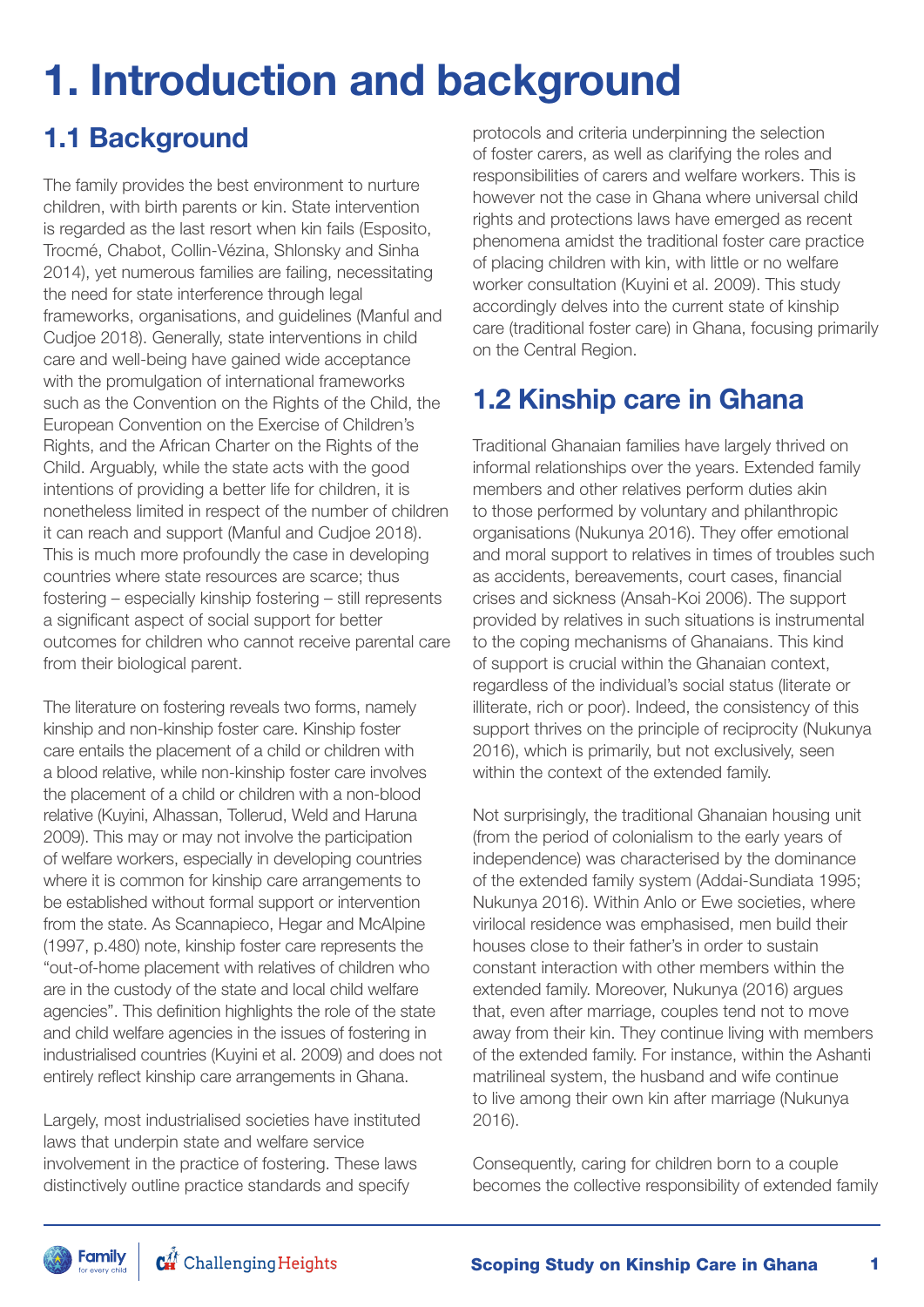members (Twum-Danso Imoh 2012; Nukunya 2016). Fundamentally, the responsibility to train children in accepted modes of behaviour in societies does not exclusively rest with the children's biological parents. The collective responsibility of care among biological parents and household members commences immediately after a child is born (Manful and Cudjoe 2018). Nukunya (2016, p.49) summarises the shared responsibility this way: "When the mother's milk is not sufficient, another woman could breast feed the child. When the mother is not around as the baby cries. another woman cools it down with her breast." This provision guarantees stability and continuity in care for the child right from infancy. Members of the family are always present to perform socialising roles for the biological parents. Even though the child's relationship with members of the extended family is informal, occasionally relatives who have close ties with a child formally assume full responsibility for him or her in the form of fostering (Twum-Danso Imoh 2012). This form of traditional care is accessible to orphaned children as well (Ansah-Koi 2006).

Among the Dagomba ethnic group of northern Ghana, children are given out to their uncles or aunties and even distant cousins to nurture them as part of their own families (Kuyini et al. 2009). The philosophy that informs this practice is ingrained in people's conceptions of family, child rearing and responsibility (Kuyini et al. 2009). Specifically, the concept of the family in northern Ghana is underpinned by the notion that the family includes all close and distant relatives, which plainly differs from the contemporary Western conception of the family (the nuclear family). The Dagomba and other northern ethnic groups hold that a child is a gift from God and it is the responsibility of all members of the family to bring up the child (Kuyini et al. 2009). Accordingly, in order to guarantee the sustenance of the links between the ever-growing branches of the family tree, children are frequently given out to other relations for them not only to care for the children, but to bring them up as part of their immediate family. Significantly, these placements are typically for life, and decisions in respect of such placements are mostly taken after consultations are made between the family-head and other elders/wellplaced members of the family.

Nonetheless, kinship ties appear to be waning in the wake of modernisation (Nukunya 2016) with possible consequences for the scope and nature of kinship care in contemporary times. While various studies (Balsells, Pastor, Mateos, Vaquero and Urrea 2015;

Kuyini et al. 2009) have shown that among children the preference for kinship care far outweighs that of residential care, studies have not adequately explored the contemporary scope of kinship care in Ghana. For instance, while placement with kin may represent a viable option for children who cannot live and grow under the care of their biological parent, some children placed with kin experience physical and emotional abuse (Kuyini et al. 2009). Moreover, the significance of informal support in kinship care, generally described as informal networks – family members, neighbours, friends, or religious group members – (Taylor, Chatters, Woodward and Brown 2013) is largely unknown within Ghanaian literature even though Manful and Cudjoe (2018) have noted that these support systems exist in urban areas. This is a critical gap that requires further exploration given the waning of kinship ties, according to Nukunya (2016). Additionally, the reasons for kinship placements and the processes for arriving at specific placement decisions vary from context to context (Kuyini et al. 2009), especially within the local context of urban, peri-urban and rural areas. Accordingly, there is an imminent need to explore the current nature and scope of kinship care within Ghana. Given these gaps, this research was guided by three research questions.

## 1.3 Research questions

#### 1. How is kinship care used locally?

This question explored the nature of kinship care in Ghana (definition of kinship care, reasons for kinship care, trends within kinship care, decision makers in kinship care and types of kinship care). These specific aspects of kinship care are linked to other questions that the study sought to address, as, for instance, the type of kinship care may determine the nature of and quality of care for children in kinship care.

#### 2. What are the benefits and challenges of kinship care?

This question explored the benefits of kinship care and the challenges that confront children in care and their carers. It sought to uncover the general conditions of well-being of children in kinship care (provision of basic needs such as food, clothing and shelter) and the hindrances that make kinship care unpleasant, or indeed highly problematic and dangerous, for carers and children. This is critical in the design of appropriate programmes and services for kinship carers and children in care. Additionally, establishing a general framework of basic needs for children in kinship care is significant for policy intervention.

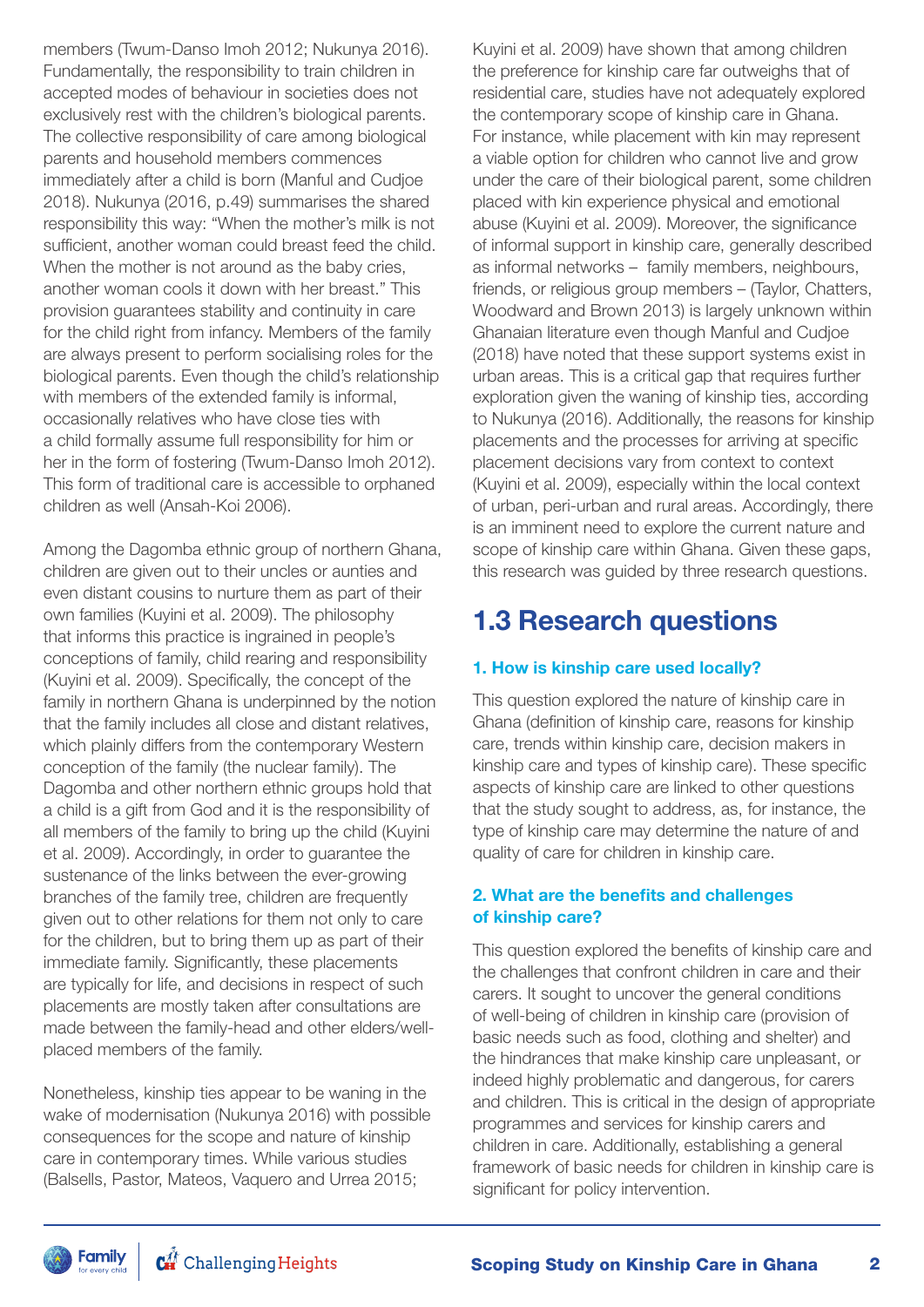#### 3. What support is needed for kinship care to thrive?

This question is related to the previous question on the benefits and challenges of kinship care. Scientific data on the benefits and challenges of kinship care is necessary to consolidate best practices on the provision of support for children in kinship care. Additionally, this question sought to explore the necessary support required by kinship carers and children for children to thrive within kinship care.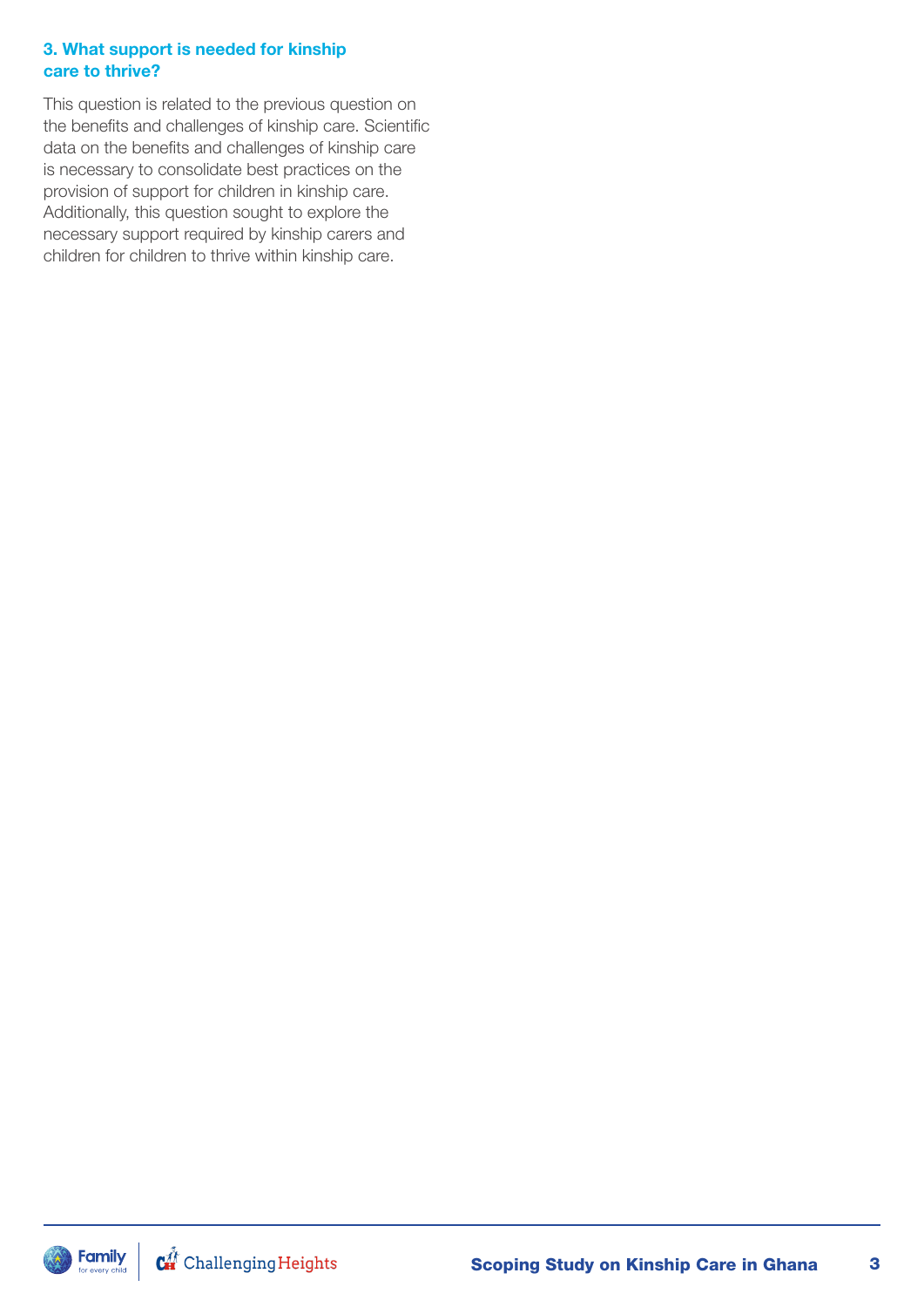## 2. Methodology and methods

## 2.1 Overall approach

This was an exploratory study that employed a qualitative research design to explore the nature of kinship care in selected communities in the Central Region of Ghana.

## 2.2 Sampling techniques

The study employed non-probability sampling methods, in particular, purposive and snowball sampling techniques, in recruiting study participants from the population. Given the study's focus on understanding the constructed realities of research participants, the researcher purposively selected study participants who had served as kinship carers for at least three (3) years and children (13–17 years old) under the care of kin. The sample also included social workers (government and non-governmental organisation (NGO) officers and district assembly members. In total, the study sampled 44 participants as presented in Table 2.1 below.

| <b>Participant group</b>        | Key characteristics to capture for analysis       | <b>Sample size</b> |
|---------------------------------|---------------------------------------------------|--------------------|
| <b>Key informants</b>           | Government officials, NGO officials; urban, rural | 6                  |
| <b>Kinship carers</b>           | Male, female; urban, rural; informal; long term   | 18                 |
| <b>Children in kinship care</b> | Male, female; urban, rural; informal; long term   | 20                 |
| <b>Total</b>                    |                                                   | 44                 |

Two research sites were selected for the study, namely Senya Breku and Winneba. These sites were selected because of the specific cases of survivors of trafficking being placed in kinship care after their rescue. Accordingly, both communities were appropriate for this study.

## 2.3 Data collection methods

This study used four main methods of data collection: focus group discussions (FGDs), individual interviews (IIs), key informant interviews (KIIs) and a review of the national literature on kinship care.

Interviews and FGDs were conducted with the aid of semi-structured question guides. Questions were designed to explore the scope, benefits and challenges of kinship care, and recommendations for making it a positive experience for children and families in the sample communities. Face-to-face interview sessions were conducted at the homes of study participants, while FGDs were held at selected community centres. The process of data collection for FGDs was principally participatory and involved three separate but linked activities: a care journey exercise, body mapping and a support flower exercise. The interviews and FGDs were audio-taped, while notes were also taken by the research assistants.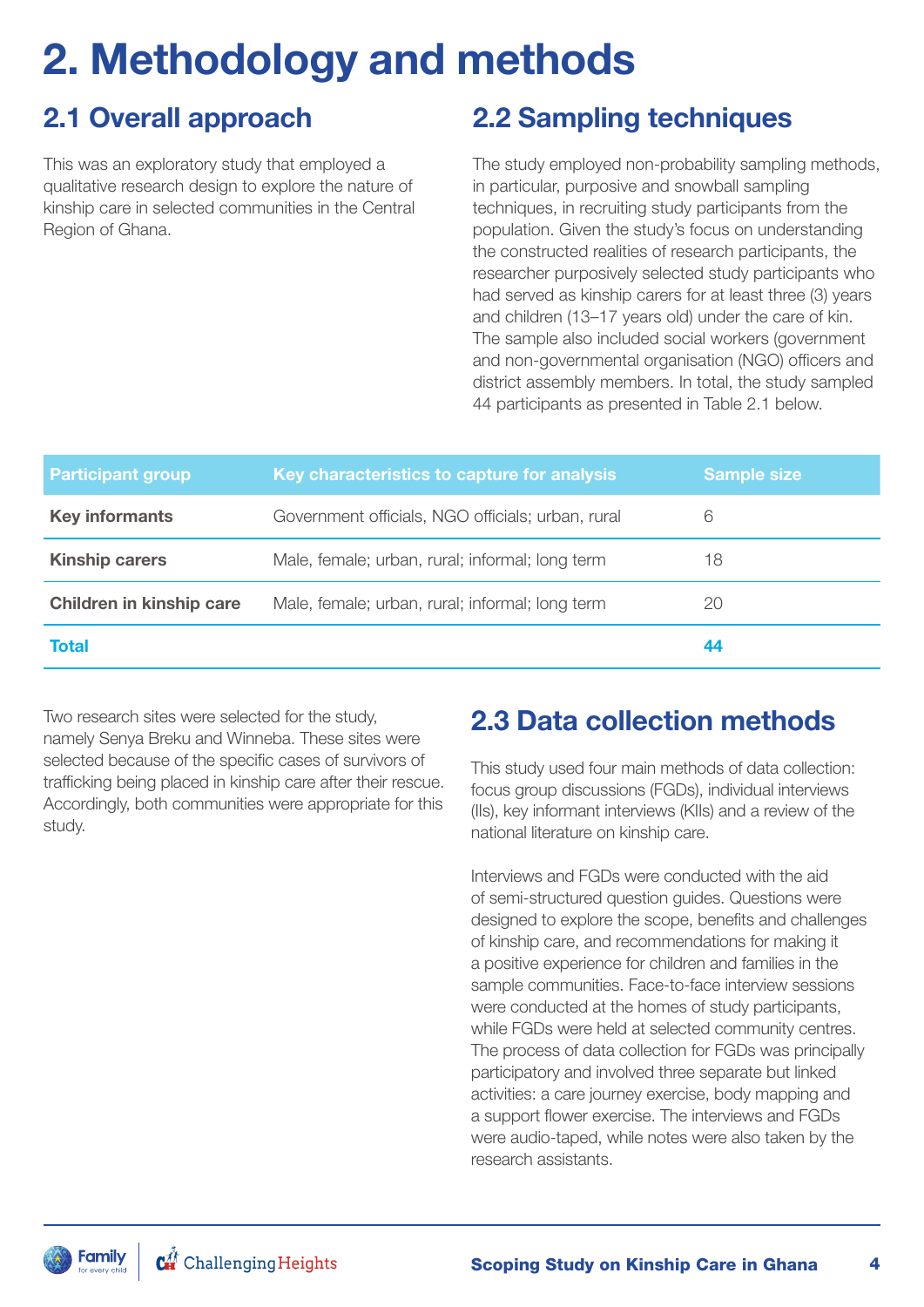## 2.4 Data analysis

Data was analysed by identifying recurring patterns (Merriam and Tisdell 2016) and identifying themes that derived from them. Interviews were conducted in Fante, which is the predominant local language of the study area. Audio-recorded discussions were transcribed verbatim by the researchers. Codes were doublechecked and similar codes were allocated to familiar ideas and responses.

## 2.5 Ethical considerations

The research team was bound by the child protection policies of the Challenging Heights Hovde Shelter (CHHS) and Family for Every Child ethical protocol guiding this research. The research team was taken through the ethical protocol of the research, during the training and orientation preceding the data collection. During the training and orientation, data collection tools were assessed by each member of the research team for their appropriateness, while sensitive questions were recommended for review before the tools were actually used.

The research process was explained to the kinship carers and children who participated in the qualitative interviews and FGDs, with consent given by participants before the data collection process began. Participants were allowed to ask questions in order to clear any doubts and they were given the opportunity to opt out or request a rephrase of the questions if they felt uncomfortable.

## 2.6 Limitations

The main limitation of this study (as with all qualitative research) was that data was collected from a small sample of kinship carers, children and child welfare workers. Given the small sample size, the researchers do not in any way intend to generalise the findings of this study. Nonetheless, this does not affect the quality of data or the corresponding conclusions made in this study. This study aimed to provide a deeper understanding of the scope and nature of kinship care among coastal communities in the Central Region and did not represent an attempt to generally provide a broader picture of kinship care in Ghana.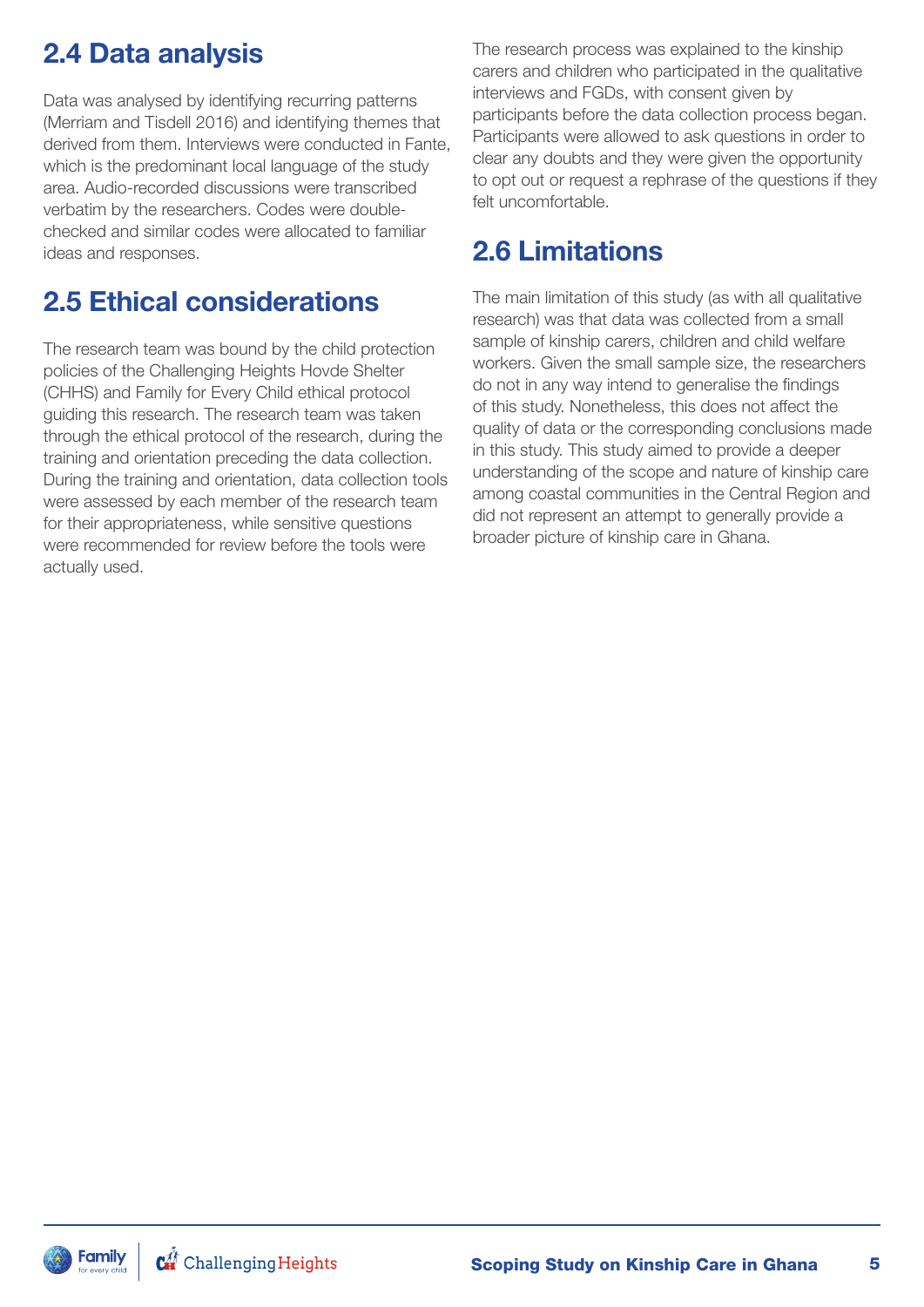## 3. Kinship care – what is it?

## 3.1 Kinship care in context: exploring the definition of kinship care in Ghana

Kinship care is primarily defined in Ghana to imply care of children by family members other than biological parents. For instance, Kuyini et al. (2009) employ the term 'kinship foster care' to denote the placement of children with blood relatives, and indicate that this practice is mostly referred to as 'traditional kinship care'. Similarly, Firmpong-Manso (2014) utilises the term 'kinship foster care' to denote the customary practice of placing children with extended family members and other community networks, to provide care and protection for children whose parents are unable to provide this. Cultural practices such as Zuguliem (the practice among the Dagombas which required drummers to take their sisters' and daughters' children to rear and train them in their profession) made it possible for children from dysfunctional or poor families to receive parental care from kin for proper upbringing, for the purposes of schooling or learning a trade (Frimpong-Manso 2014).

Additionally, community members are also committed to the upbringing of children who are orphans through a clan system (Frimpong-Manso 2014). This form of kinship care is evident in rural areas or among communities whose members descended from the same clan. Thus, orphans receive parental care from childless members of their own clan. This typology of kinship care is rooted in communal beliefs since community members believe it "takes a village to raise a child" (Frimpong-Manso 2014). Consequently, in the event that a child cannot receive parental care from their biological parent, the community feel obliged to provide guardianship (Ansah-Koi 2006). Thus, this form of kinship care is based on the values of reciprocity, altruism and the fear of reprisal from dead kin (Ansah-Koi 2006). Frimpong-Manso (2014) argues that this form of kinship care is relatively beneficial as it provides children with more than two adults who are concerned with their welfare.

Moreover, Nukunya (2016) discusses kinship care in relation to the significance of the extended family system in traditional Ghanaian societies. He indicates that children born to a couple become a shared responsibility of the extended family unit. Thus, it is very common to see children living with other family members who consider it their responsibility to provide care of this kind. This kinship care rooted in extended family relations is arranged informally by members of the extended family without the input of welfare workers (Frimpong-Manso 2014). This consequently means that such children are not regularly monitored by social welfare officers in Ghana. For the most part, the key objective of extended family kinship care is to ensure that the ever-growing branches of the extended family are kept intact (Kuyini et al. 2009).

Finally, kinship care is defined in Ghana as denoting 'informality' in respect of alternative modes of child rearing. Unlike formal foster care, which thrives on legal arrangements and is mainly prevalent in industrial countries (Kuyini et al. 2009), kinship care is not clearly addressed through a legal and policy framework in Ghana. Hickmann and Adams (2018) have observed that a system of notification of informal kinship care arrangements that come in contact with the formal system does not exist, making it impracticable to formally monitor children who are placed with relatives or clan members. This has been partly ascribed to the later development of universal child rights and protections laws in Ghana (Manful and Kujoe 2018), which are a recent phenomenon. Thus, kinship care is primarily informal and moderated by traditional and customary precepts.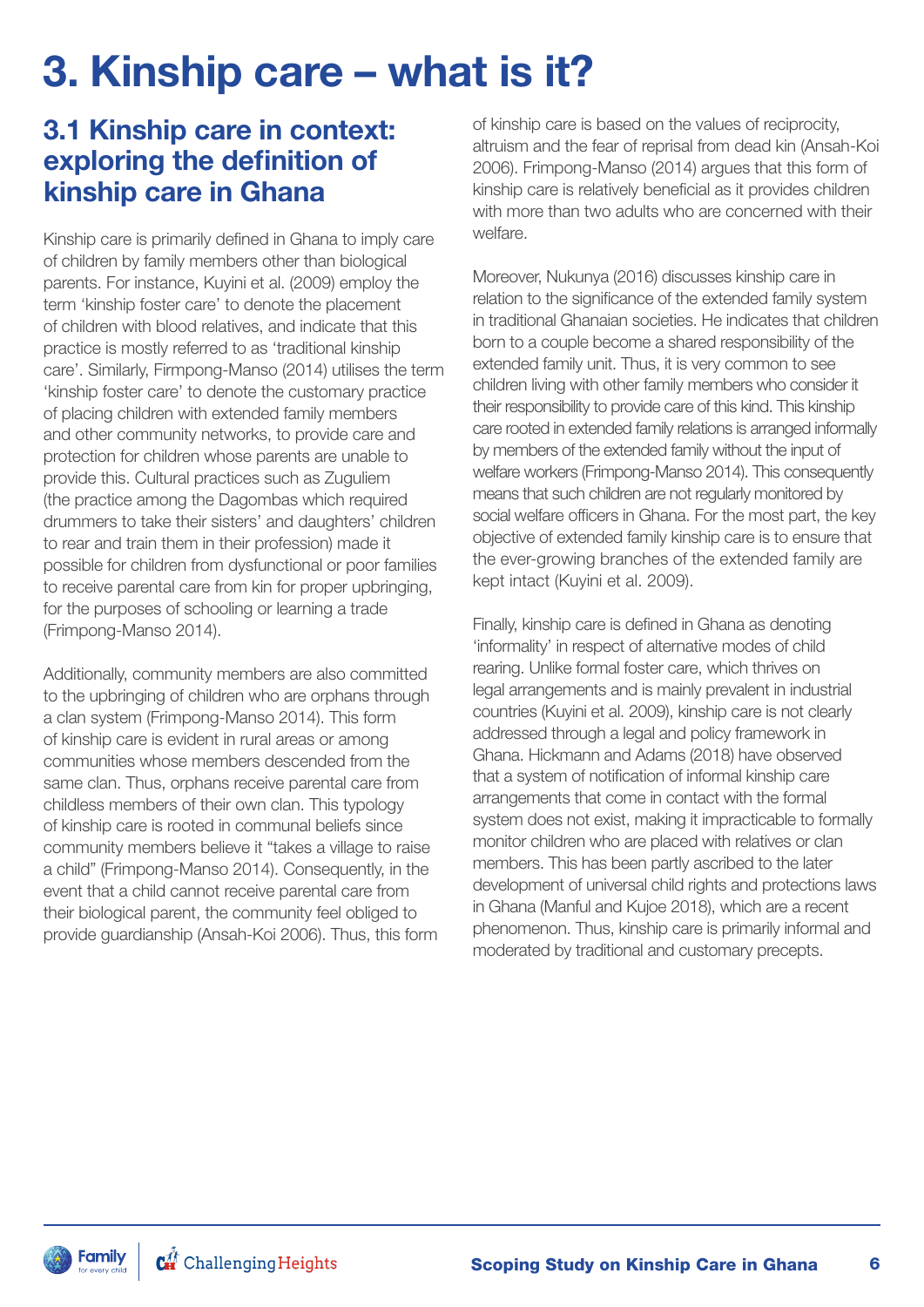## 4. Research findings

This section presents and discusses the research findings. It captures the local usage of kinship care among research participants, particularly focusing on the scope and characteristics of kinship carers and children. It also undertakes a significant exploration of the benefits and challenges of kinship carers from a multilevel perspective (carers, children and key informants). Additionally, this section entails an analysis and discussion of what is required to address the challenges identified by research participants. Analysis and discussion in this section is informed by the primary data as well as by secondary information gathered from previous research.

## 4.1 How kinship care is used locally

Understanding the nature and scope of kinship care in contemporary times is crucial to the design of interventions and the provision of services for kinship carers and children under kinship care. This study accordingly sought to understand how kinship care is utilised within the study setting. Themes arising out of the data are presented and discussed below.

#### 4.1.1 Care by grandparents

More than half of the study participants agreed that grandparents make up the majority of kinship carers. Most of the participants indicated that parents occasionally send money to grandparents for the upkeep of their children. While study participants indicated that other forms of kinship care exist, such as care by family friends and other relatives, grandparent care dominated. The interview data revealed that this kinship care arrangement is mostly informal and does not include the inputs of social welfare workers. Research participants commented on the nature and scope of kinship care in their communities:

*"The most prevalent type here is the grandparent carers. The children live with them for a long time, also depending on the health of the grandparent. Nonetheless, kinship care by family friends is also not rare but may occur if the relative is struggling to take care of the child."* 

(District assembly member, KII)

*"My father occasionally sends money for my upkeep, but my grandmother takes care of me mostly."*  (Elizabeth, FGD)

The above quotations were also corroborated by a social worker who focused mostly on the nature of a placement:

*"It ranges from care by grandparents, uncles/aunties and family friends; however, the most common is care by grandparents and relatives. Kinship care is mostly informal and the Department of Social Welfare may intervene when family members approach us to do so. The number of years spent with the kinship carer may differ depending on the circumstances but it is mostly long term."*  (Social worker, KII)

The study probed further to ascertain the reason why grandparent care was preferred to other forms of kinship care. Research participants (child participants) mostly identified grandparents as caring and supportive:

*"I was staying with my father and his wife, but my father's wife maltreated me, so my maternal grandmother came for me."*  (Kwame, FGD)

*"My grandmother wakes me up early for me to prepare for school, and she always give me money."*  (Elizabeth, FGD)

A child participant expressed optimism about the nature of care provided by his grandmother:

*"My grandmother takes care of me and I am very happy staying with her because I was not happy with my father's wife when I stayed with them."*  (Kwame, FGD)

This statement indicates the potential of grandparents in caring for children who may lack parental care. Thus, while the elderly may sometimes be viewed as weak and vulnerable, they nonetheless provide essential care for children whose biological parents may not be available to provide care. In fact, kinship care is predominantly long-term, with children living with their carers until they grow up (mostly after they complete school or graduate from apprenticeship).

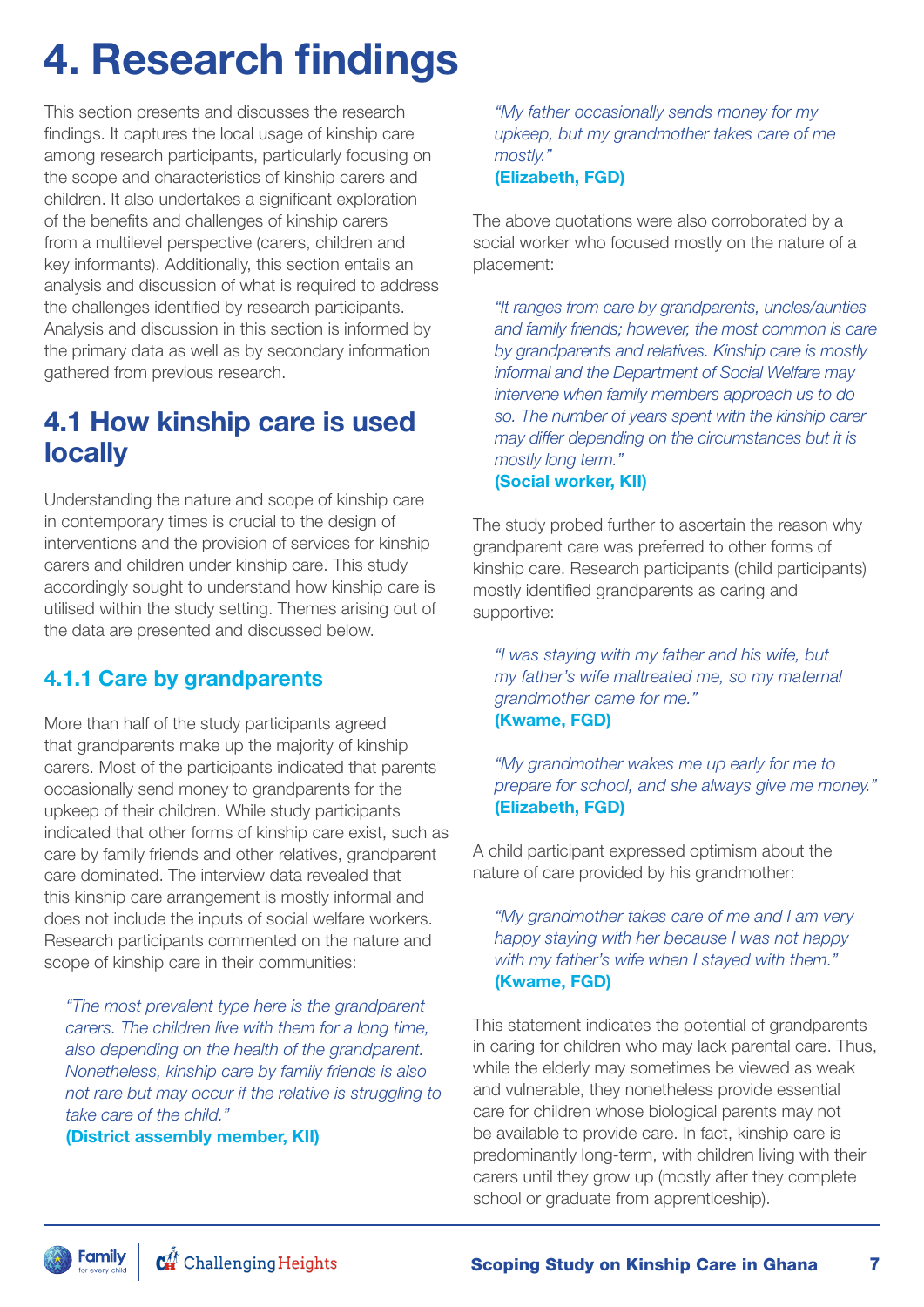Many of the research participants shared the view that there are a significant number of extended family members who provide care for children of their relatives. Kinship care by other extended family members was provided by children's uncles, aunties and siblings. Research participants indicated that care by other extended family members is most common among those caring for orphans. Research participants had this to say when they were asked to comment on care by extended family members:

*"As I have said earlier, the aunties and uncles dominate as kinship carers. This is mostly the case when either or all the biological parents are deceased. Mostly the family will place the children with their aunties until children become adults."*  (Kinship carer, KII)

*"I see more aunties or uncles taking care of the children as kinship carers. Others may also include grandparents' care but the uncles and auntie model dominates. This has been the case for the past twenty years I have stayed here."*  (Kinship carer, KII)

While this typology of kinship care is primarily dominated by orphans, some of the children whose parents are still alive lived with other extended family members. The following quotes capture the opinion of the research participants:

*"My mother sends money for my upkeep, and my auntie will use it for my upkeep."*  (Moses, FGD)

*"My sister is responsible for taking care of me after my father asked me to leave my uncle's house to stay with my elder sister."*  (Doris, FGD)

Thus, although the study discovered that grandparent care was typically the norm, care by other extended family members was also prevalent. Particularly, care by uncles and aunties was identified as persisting. This observation is corroborated by Kuyini et al. (2009) in their study of foster kinship care in northern Ghana.

## 4.1.2 Care by extended family members 4.2 Current trends in kinship care

This section of the study sought to ascertain whether the scope of kinship care has changed over the years. Utilising a timeline, study participants were asked to assess changes that have taken place within kinship care. Furthermore, research participants were required to indicate whether kinship care predominantly lasted on a long-term basis or a short-term basis. The following themes emerged from the data.

### 4.2.1 Significant changes to kinship care

A majority of the research participants reported during the FGDs that kinship care has experienced significant changes in the past twenty years. Research participants cited several reasons to support their assertion, including: an increase in the phenomenon of kinship caring, the emergence of family friends as carers and the intervention of NGOs. FGD participants had this to say in respect of the changes:

*"I don't believe it has reduced over the last fifty years or twenty years, I rather believe it is increasing because there are diverse reasons why children may be given to friends or relatives. Some include schooling, apprenticeship and domestic support."* (Awo, FGD)

*"I will say it is increasing the more as compared to the past twenty years because there are no jobs here and most of the parents are travelling outside to other places in search of work and this has led to most children living with their grandparents."* (Emmanuel, FGD)

Other research participants identified the changes in kinship carers, as they reported that children are now living with carers who are not their relatives. Some of the research participants indicated that:

*"Well, in the past fifty years I will say that family members or relatives were solely responsible for taking care of children in care but this has changed a bit. Now children are given to friends to stay with."*  (Isaac, FGD)

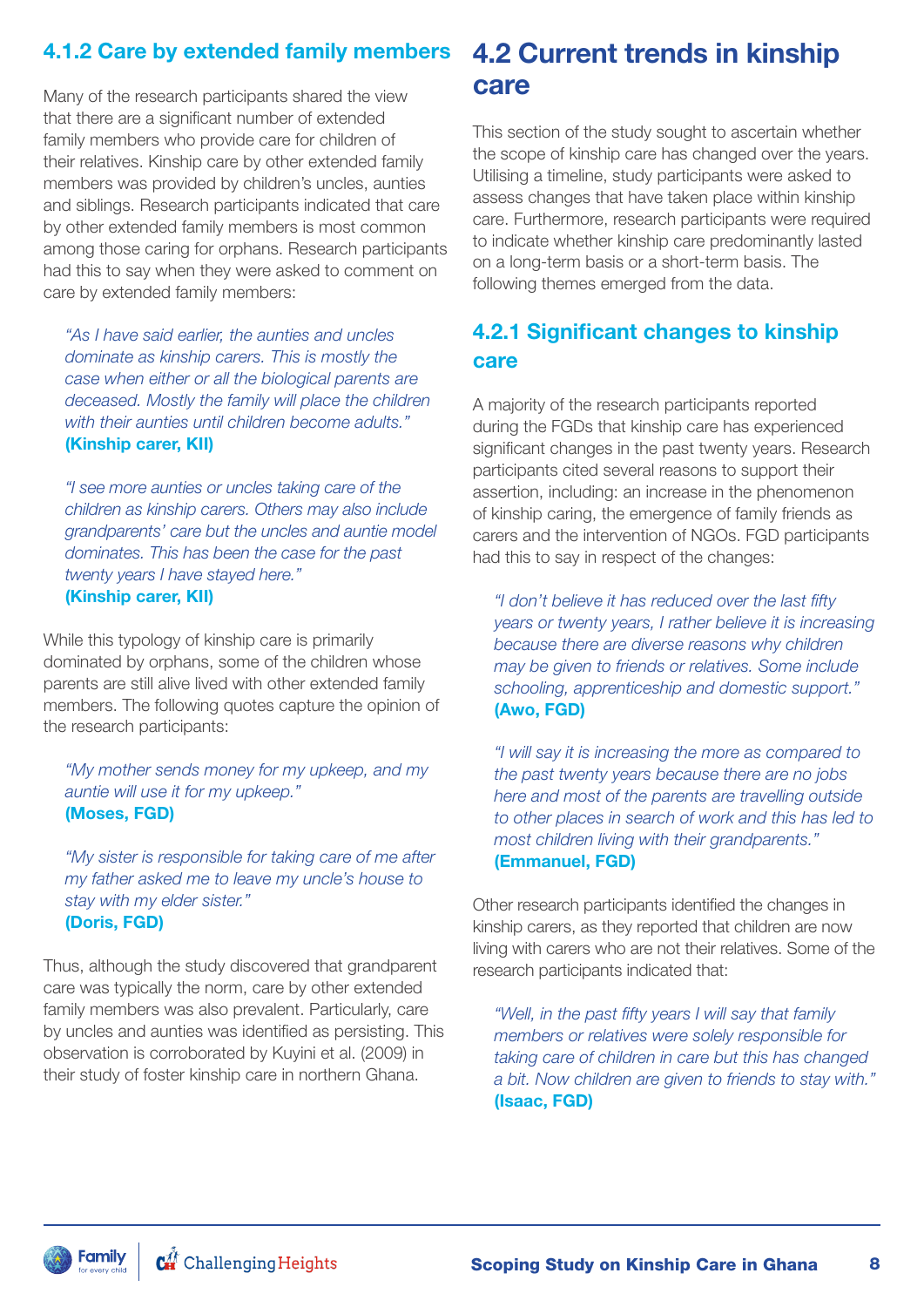*"I also believe what has changed in the past twenty years is that more and more children are moving to stay with persons who are not their relatives so as to help them with their domestic chores and sometime in their businesses."*  (Kofi, FGD)

Another research participant was particularly interested in the intervention of NGOs in the past twenty years, as this was not the case previously. He indicated that:

*"The change we are experiencing currently as compared to twenty years ago is the work of NGOs working in this community. Since Challenging started working here, we have seen many children coming back from Yeji after living and working with fishermen to stay with their relatives or family friends who accept to take care of them."*  (Rashad, FGD)

While study participants reported significant changes to the scope of kinship care in the last twenty years, there are multiple different types of change. For instance, kinship care is increasing because of the need for schooling and apprenticeship which are not readily available in most rural areas because of the lack of facilities. Consequently, children may be placed with kin or non-relatives in the cities or towns primarily because of apprenticeship and schooling, while biological parent/s' decision to travel to other towns and cities for work may lead to the placement of children with kin. Another interesting trend is the activities of NGOs which has led to the placement of formerly trafficked children with relatives or family friends. This implies that the scope of kinship care is currently broad and may not (in this present time) represent the traditional understanding of placing a child with a relative. In fact, the study found that economic factors were the most profound explanation accounting for these changes.

#### 4.2.2 No significant changes

While the majority of the study participants identified changes in the scope of kinship care in the last twenty years, a few indicated that there have been 'no significant changes'. One of the participants in this category indicated that kinship care is still dominated by relative carers. This view is exemplified in the quotation below:

*"I cannot give the numbers but I know children are still entrusted into the care of relatives as was the case fifty years ago."* (Abena, FGD)

Another participant corroborated this view by indicating that the scope of kinship care looks exactly the same as it did twenty years ago. This was what he had to say during the FGD:

*"Well, I don't see significant changes now as it was some fifty or twenty years back. Personally, I had to live with three different families while I was growing up. Children are given out to both kin and family friends but I will say care by kin is very likely than by family friends."*

(Joe, FGD)

This presents a stark contrast because although most people agreed that kinship care has changed (at least) in the past twenty years, the statements from these participants disagreed ultimately. Nonetheless, it should be noted that study participants who could not identify any significant changes in the scope of kinship care may have lived in households where kinship caring is a norm. For instance, among the Dagombas of northern Ghana, kinship care represents one of the major forms of child rearing (Frimpong-Manso 2014).

## 4.3 Decisions on the placement of children

The decision-making procedure in kinship care is crucial to the type of experience children could have under the care of their respective carers. While evidence (Scannapieco et al. 1997; Kuyini et al. 2009) exists to suggest that the state and the welfare services are significantly involved in foster kinship care in industrialised societies, the same cannot be said of developing countries, as clearly indicated by Hickmann and Adams (2018). Needless to say, the ensuing contrast in respect of placement decisions presents different outcomes for kinship carers and children. Accordingly, this study sought to ascertain the decision-making procedure for placement of children with kin.

 $\mathbf{C}^{\hat{A}}$  Challenging Heights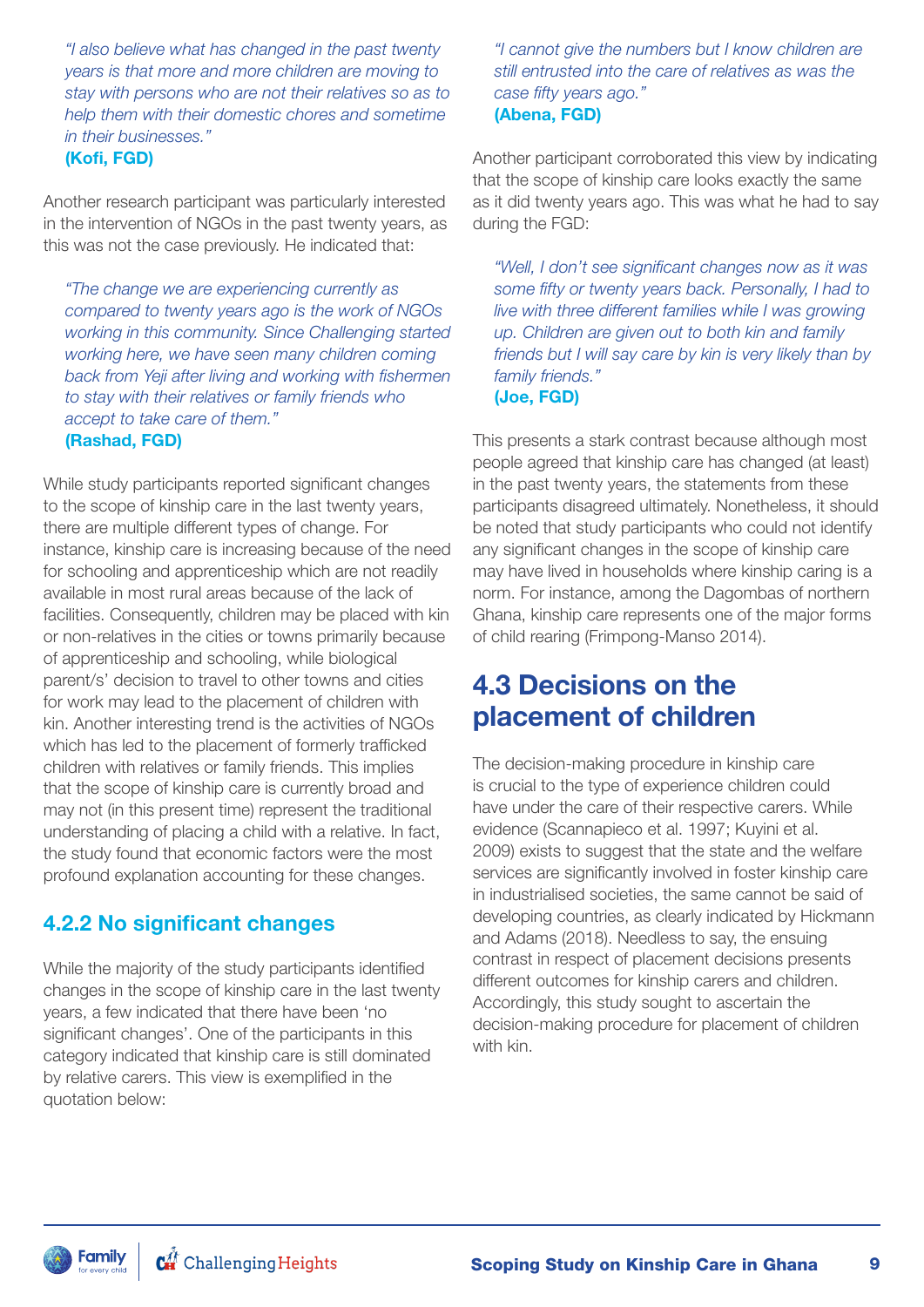#### 4.3.1 Decision made by biological parents

More than half of study participants identified biological parents as the major decision makers in the placement of children with other relatives or family friends. The decision by a child's biological parent is mostly taken in consultation with other key members of the extended family such as the grandparents. Child participants indicated how their parents arrived at a decision to place them with a relative:

*"My mother decided that I should stay with my grandmother since she is not in Winneba. She asked me never to go to my father because they are divorced. I am happy with [my] grandmother because she takes care of me."* (Kojo, FGD)

*"My father made the decision to bring me to Winneba. I am staying with my grandmother, and I am very happy because I am going to school."* (Elizabeth, FGD)

Another child recounted how his father decided in consultation with his aunt to transport him from Yeji to Winneba:

*"The decision was made by my father and his sister. I am staying with my father's sister now and it is very helpful. My father's sister asked Challenging Heights to bring me from Yeji."*  (Emmanuel, FGD)

It is quite evident from the above statements that at least two individuals are responsible for deciding where a child can be placed. This is indicative of the consultative nature of decision making in respect of child placement. Largely, the biological parents of the children were responsible for the placement of the children in consultation with other family members.

#### 4.3.2 Decision made by children and non-governmental organisations

A significant number of the study participants identified children and NGOs as key decision makers in the placement of children with kin. This is mostly the case when children are abused or trafficked. In this case, the NGOs mostly work in collaboration with the children to identify a carer or a home that will serve the best possible interest of the child. Research participants provided further explanations:

*"When I was rescued from the lake by Challenging Heights, I was asked where I would like to stay and I said I would prefer my grandmother."* (Kofi, FGD)

*"When we came back from Yeji, I opted to stay with my grandmother. She takes care of me very well because when we were in Yeji we were not eating well. But my grandmother gives me food to eat."* (Solomon, FGD)

It appears from the responses given that a decision that seeks the best interest of the child normally provides the child with the best possible care experience. Additionally, this study discovered that NGO intervention mostly leads to the introduction of a formal system of monitoring. Children under care arrangements that involve the services of NGOs consequently receive periodic monitoring visits from community engagement officers in school and at home. This helps to minimise the risks that may be associated with kinship care.

#### 4.3.3 Decision made by extended family members

While a majority of the study participants (children, kinship carers and officials) ascribed child placement decisions to biological parents, NGOs and children, external family members were equally identified as significant decision makers in the placement of children with relatives or family friends. Mostly, when children are not given proper care, other extended family members may feel duty-bound to salvage the situation. This is a very common practice, as revealed by adult research participants:

*"As I have said earlier, the nature of the extended family system itself makes room for other relatives to express their interest in taking children who may not be under proper care. So uncles or aunties may ask to take care of a relative's child and there is generally no hesitation to that."* 

(Social worker, KII)

*"The decisions are made within families: my sister asked me to take care of her children because of her travels as a trader so I have been taking care of them. No specific challenges have risen, and I take care of them like my biological children and they are all doing well."*

(Kinship carer, KII)

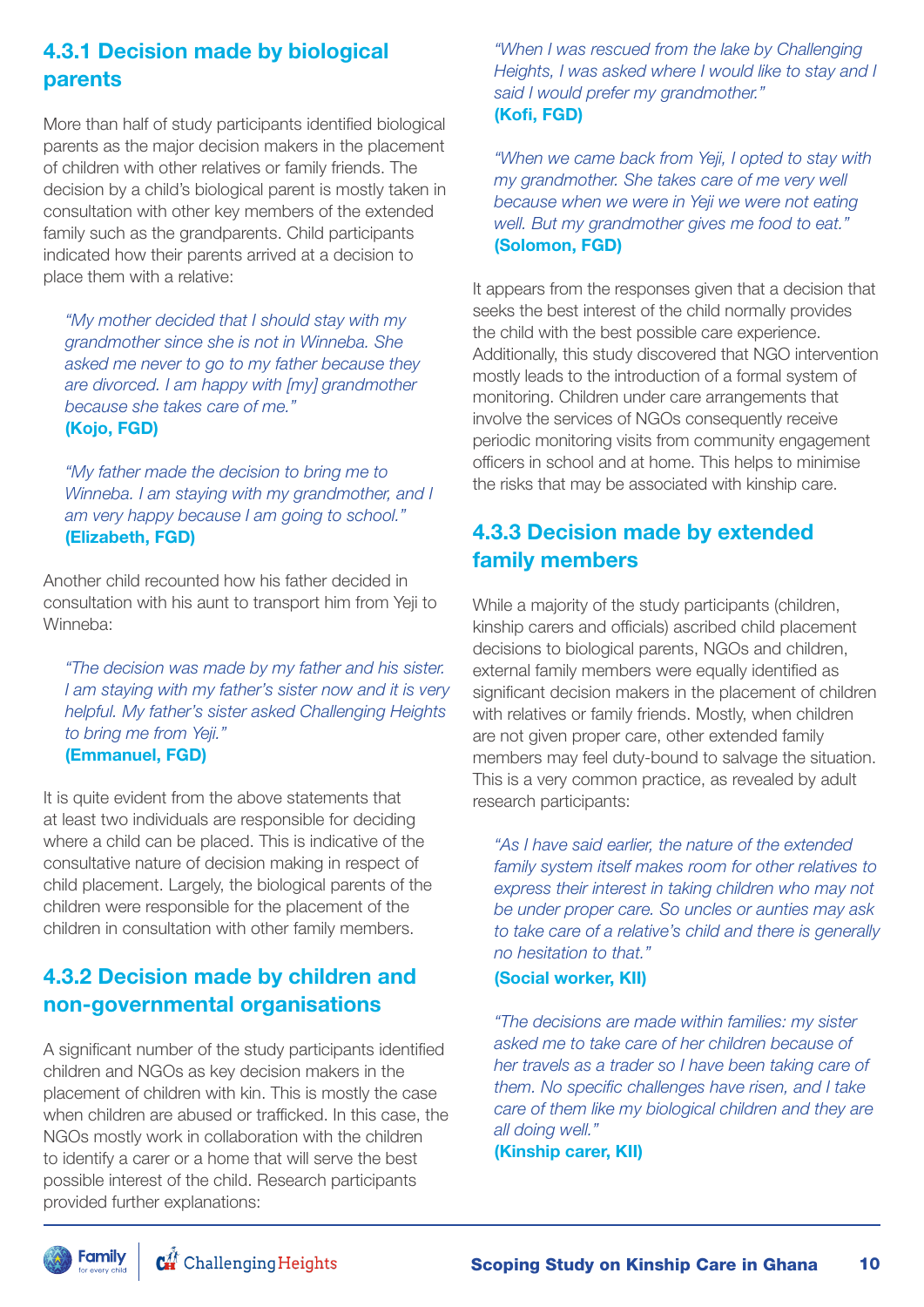Although this view received the least affirmation among study participants (children, kinship carers and officials) during the study, it nonetheless represents a fundamental traditional route by which kinship care is practiced. This finding corroborates previous observations made by other studies (Twum-Danso Imoh 2012; Nukunya 2016; Manful and Cudjoe 2018). Within Ghanaian societies, the primary responsibility to socialise a child does not remain the exclusive duty of the child's biological parent. Kinship carers are glad to provide parental care for children whose biological parents may not be in a position to do so.

## 4.4 Rationale for kinship care

Knowledge of the factors that influence the placement of children with relatives and family friends is crucial to the design of appropriate interventions and the formulation of policies to address child vulnerability. Accordingly, this study among other things sought to ascertain the reasons that motivated biological parents and other family members to place their children with other relatives and family friends for parental care. Five major themes (poverty, responsible parental care, migration of biological parent/s, schooling and training, and parental separation) emerged out of the data.

#### 4.4.1 Schooling and training

The majority of the study participants indicated that schooling and the proper training of children are the main reasons that necessitate kinship care. Some study participants indicated that they feel that some parents possess what these participants perceive to be good parenting skills and are better able to nurture and care for children. Additionally, others said that kinship care can provide improved access to and quality of schooling and apprenticeship programmes as good schools and apprenticeship opportunities are not available in poor and isolated rural areas. These kinship care arrangements can vary greatly in their longevity, depending on the circumstance and purpose of the placement. The views of some study participants are captured in the following quotes:

*"Children may also be entrusted into the hands of a relative or family for proper training. There are some parents who are very good at training their children so a relative or family friend may settle a child with the said parent for a while. This is mostly not permanent, and the child may return after completing Junior High School (JHS) or Senior High School (SHS)."*  (Joe, FGD)

*"In Yeji, there were no good schools in the village where I lived with my father so I was not going to school. So my father's sister asked Challenging Heights to bring me back to Winneba so that I can stay with her and attend school."*  (Emmanuel, FGD)

In the case of schooling and training, the lack of requisite facilities (for example, schools) that can help in the socialisation of the child into a welleducated individual with strong future opportunities was paramount. In such circumstances, kinship care remains the most viable option. A carer explained that:

*"The other reason is that most children live in communities which are deprived and lack basic amenities such as good schools. So relatives may take these children to towns and cities where they can have access to better education."*  (Awo, FGD)

Moreover, extended family members usually accept responsibility for the care of children when conditions within the child's home are not safe. In some instances, children living with their biological parent/s may be subjected to abuse and deprivation of some of the basic necessities of life (food, clothing and shelter). Accordingly, extended family members may intervene to salvage the situation. This was revealed by study participants:

*"Well, sometimes a family member could walk to the house of a relative and when he/she realises that a child is not well catered for, the family member may take responsibility for that vulnerable child."*  (Mary, FGD)

*"When a child is in distress: for instance I was very sad when I was in Yeji because I could not go to school and I was working always so my mother's senior sister requested to stay with me."*  (Moses, FGD)

While extended family beliefs require other relatives to assume responsibility for the children of their kin (Nukunya 2016), this study has shown that there are important triggers that may well influence an extended family member to accept responsibility for a child who may not be receiving proper care; these are explored below.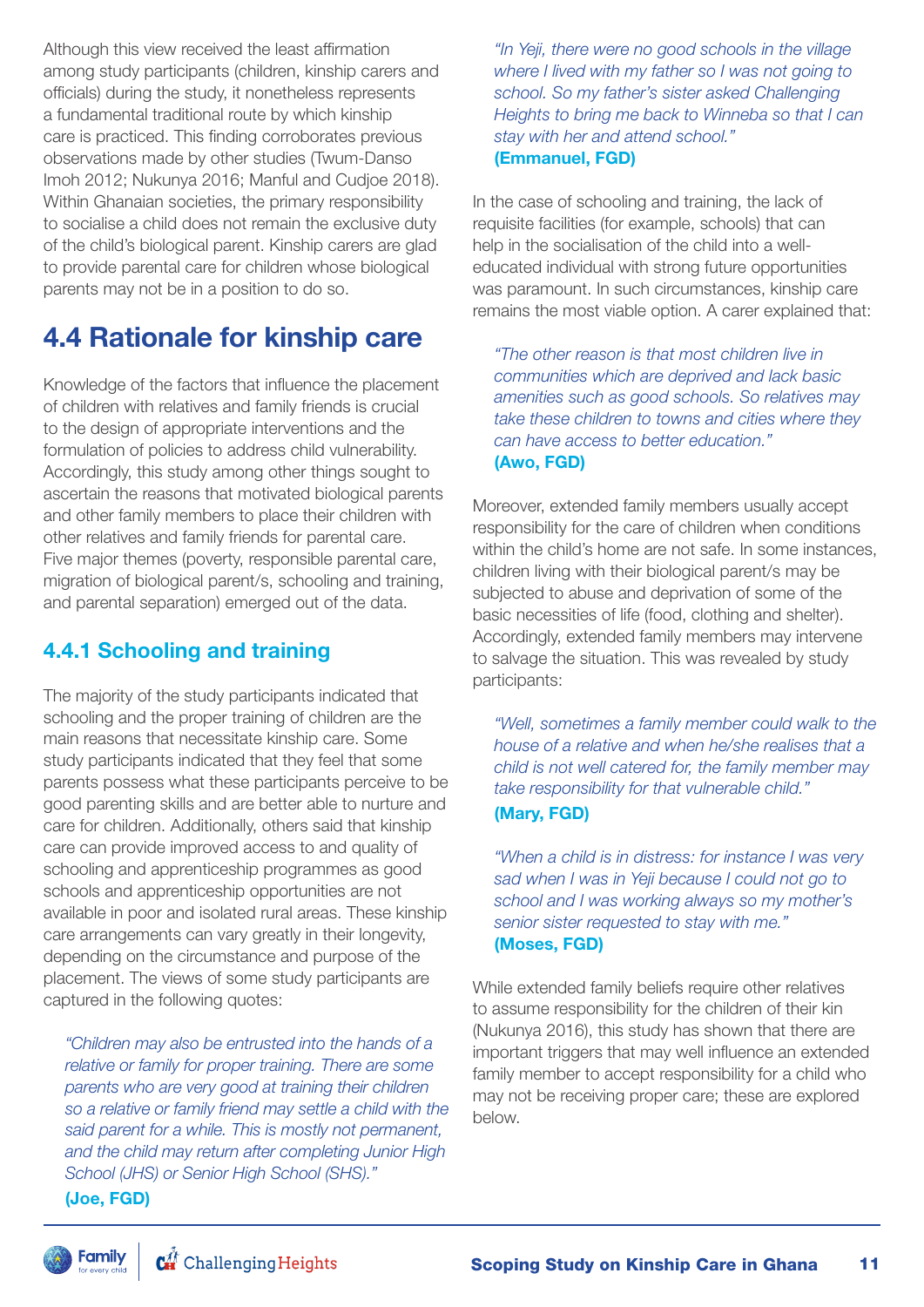### 4.4.2 Migration of biological parent/s

Migration of biological parents into the cities and towns in search of better work opportunities featured prominently among the reasons influencing extended family members and other relatives to take up the parental responsibilities of their relatives who had migrated. A significant number of the study participants said that the reason for kinship care was the migration of biological parents. Mostly, prevailing conditions within the cities and towns do not permit migrant parents to travel with their children. Consequently, children are placed with extended family relatives for care.

*"Most of the children don't have their parents living in this community. Their parents have gone to the cities to work so they normally leave the children in the care of their grandparents. So predominantly, grandparents normally assume the responsibility of taking care of their grandchildren because the biological parents of the children have travelled."* 

#### (District assembly member, KII)

*"The issue of children staying with relatives or family friends has to do with migration of the parents to seek greener pastures. In this community, the economy is very weak, so parents often travel to Yeji and other places in Ghana for work and they have to leave their children with relatives and sometimes friends who opt to take care of them. However, most of these children are not well catered for."*  (Emmanuel, FGD)

A study participant emphasised the dangers of the city life and how it is not a viable option for migrant parents to take their children along. She noted categorically that:

*"Yes, I have my sister's children living with me and some of my nephews and nieces live with their aunties as well, because their parents live and work in the cities and towns, and they cannot take them along because of the dangers of the city life."*  (Kinship carer, KII)

The above statement was reinforced by a carer who has taken responsibility for the care of her grandchild since her daughter left for the city:

*"I live with my grandchild; my daughter had to entrust the child into my care because she lives and works in Makola Market and the place is not safe to keep the child, so I decided to take responsibility of the child."*  (Afua, FGD)

As evident from the ensuing discussions, migration had triggered several incidences of kinship care. While some of the migrant parents occasionally sent remittances home for the upkeep of their children, others were not consistently doing so. While growing up under the supervision of one's biological parent/s remains the ideal situation (Manful and Cudjoe 2018), the difficulty of securing a safer place for accommodation remains a challenge for migrant parents. This study discovered that most of the migrant parents sleep on the streets or in temporary structures or dormitories that may not support the safe upbringing of their children.

#### 4.4.3 Poor parental care

A significant number of the study participants identified poor parental care as a major driver of kinship care. Study participants summarised poor parental care as: child abuse, lack of basic needs and poor home environment. These are paramount and influence the decision of other extended family relatives to take responsibility for caring for the children of their relatives. Adult participants indicated that:

*"Children may be given to others to cater for them because of poverty. Children are mostly given to other relatives who may be in a good position to cater for them because their biological parents are financially handicapped."* 

#### (Queen mother, KII)

*"I was staying with my father and his wife, but my father's wife maltreated me, so my maternal grandmother came for me."*  (Kwame, FGD)

During the FGDs, a child participant cited the conditions of the home as an indicator for poor parental care:

*"I was staying with my uncle initially but the conditions at my uncle's house [were] not good, so my father asked me to come to Winneba and stay with my sister."*  (Doris, FGD)

Even though traditional practices of reciprocity remain instrumental to the thriving of kinship care, the statements above are indicative of how the empathetic feelings of other extended family members trigger their decision to assume responsibility for a child who lacks responsible parental care. In particular, poor conditions at home, such as the space for children to comfortably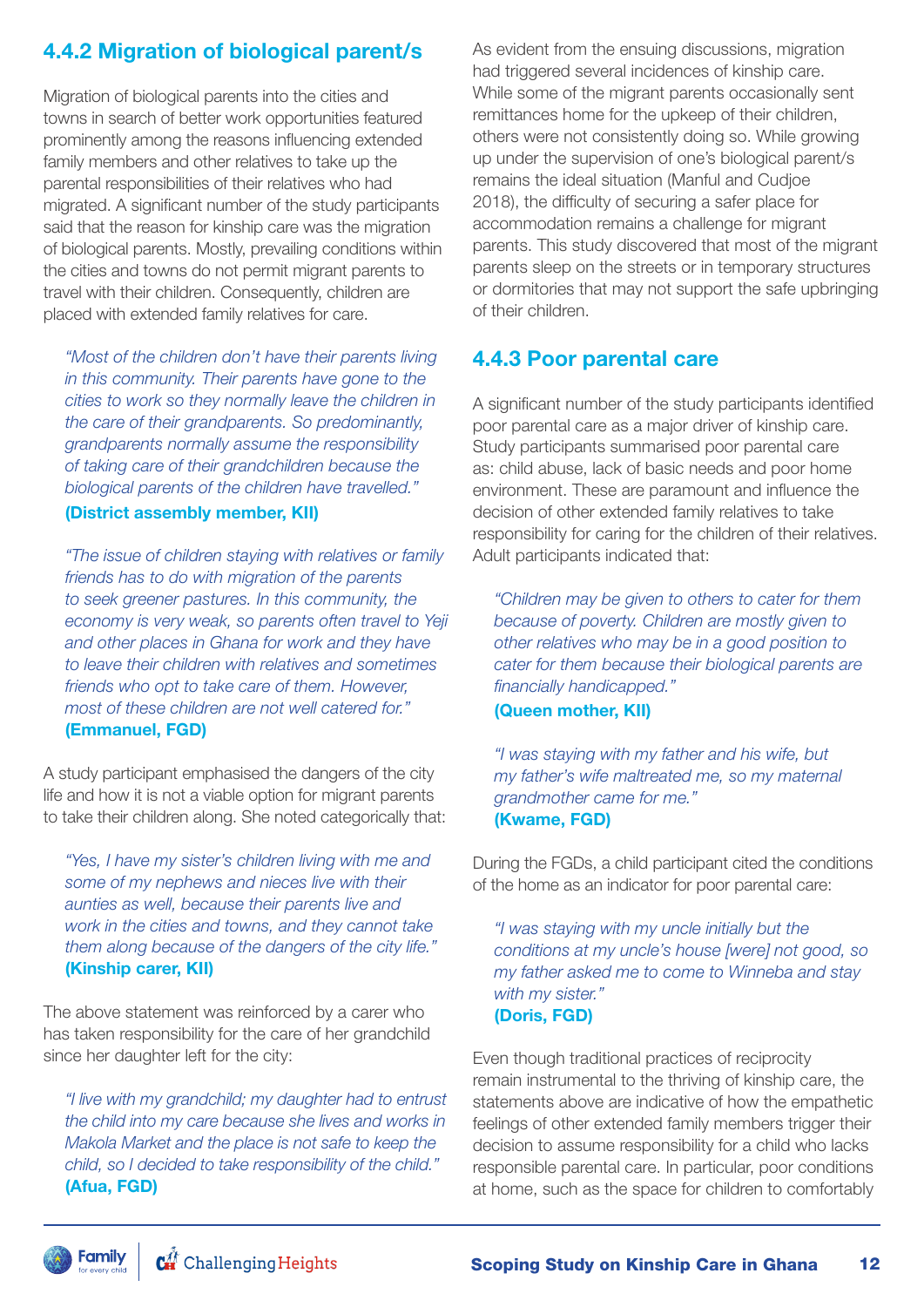grow, may trigger extended family members to offer to provide care.

#### 4.4.4 Child trafficking and survivor reintegration

Additionally, the reintegration of child survivors by NGOs registered as one of the reasons for the provision of kinship care. As has been revealed earlier in this study, NGOs (such as Challenging Heights) play important roles in the decision to place children with extended family relatives or other family friends. This is usually the case when a trafficked child is rescued from a destination community and reintegrated into a source community; they are mostly placed under the care of an extended family member or a family friend where adequate evidence exists to suggest that the child survivor will be safe. A number of these incidences were reported by study participants:

*"When Challenging Heights brought me back from Yeji, I was sent to my sister to stay with her. I was told I will be taken to my sister and I agreed because my parents are on the lake (Yeji)."*  (Blessing, FGD)

*"Children who are rescued from Yeji, for instance, prefer to live with their grandparents or other relatives when they return because they don't want to be taken back to the lake."*  (Mary, FGD)

In some cases, some of the children have both parents residing in communities along the bank of the Volta Lake. Accordingly, social workers with Challenging Heights would help to facilitate the process of securing a suitable home for the child. This was described by Kwesi:

 *"When I was brought from Yeji, where I lived with my father, my mother decided that I move to stay with my grandmother."*  (Kwesi, FGD)

The reintegration of child survivors represents a primary route through which kinship care relationships are built. While this may not necessarily be the case everywhere, the study found this to be prevalent within the research site where these children were living. This is because of the endemic nature of child trafficking within the study areas (PDA 2016). Thus, while kinship care is generally informally provided in Ghana, the prevalence of child trafficking and its attendant interventions by NGOs have brought some degree of formality to bear on

kinship care decisions and the monitoring of children placed under the care of kin.

#### 4.4.5 Parental separation

Study participants also indicated that separation between couples and divorce was also responsible for the placement of children with kin. In particular, most fathers fail to assume responsibility for their children after divorce because the matrilineal system of inheritance renders children born to couples in a union to be the 'traditional properties' of the woman. Most men therefore shirk their child care responsibilities once they separate or divorce. Accordingly, children may be forced to live with maternal relatives and family friends since their biological mother may not possess the capacity to provide proper parental care because of the lack of financial support from the father. Study participants noted during the FGDs that:

*"What I see mostly in this community is the issue of separation between the father and mother of the child. When both biological parents of the child separate, mostly the fathers neglect their responsibilities so the women have no other option than to give some of the children out to other relatives to relieve them of the financial burden as a single parent."*  (Nenyi, FGD)

*"My mother and father have divorced: that is why I am staying with my grandmother even though my father lives in Winneba."*  (Kojo, FGD)

Evidently, the consequences of divorce or parental separation had led to placement of children with kin as fathers reneged on their responsibility to provide for their children. Thus, once the biological mothers of the children are overwhelmed with the burden of caring for their children alone, they place their children with a relative or a family friend.

#### 4.4.6 Demise of biological parents

A few of the study participants identified the death of either or both biological parents as another reason why relatives accept parental responsibility for the care of some children. Once the parents of a child are deceased, some of the well-placed extended family members are tasked to assume responsibility for the care of the orphan. The process of child placement with kin is usually led by the family head. Study participants summarised their observations: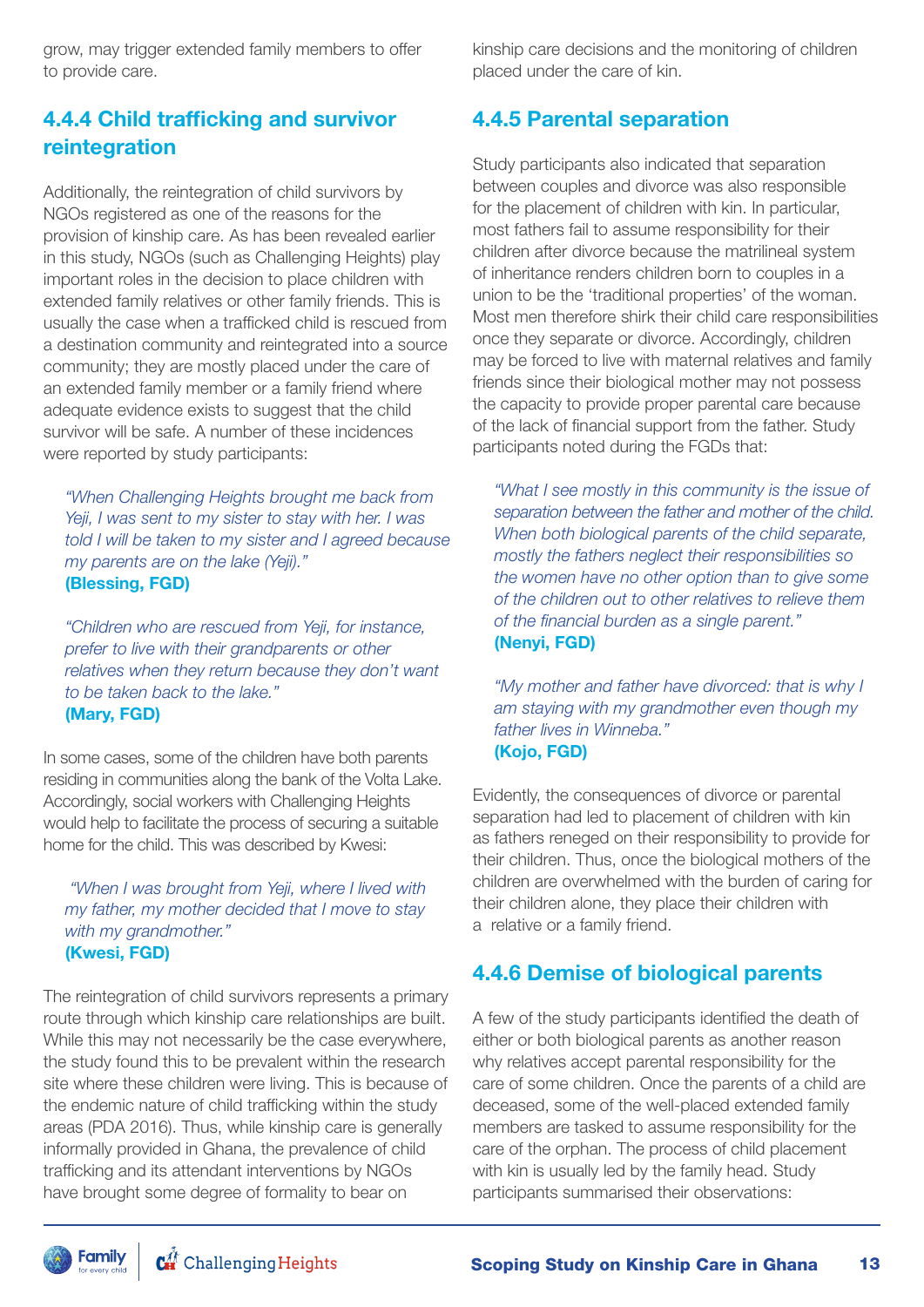*"The nature of our extended family system here in Ghana makes it easy for other family members to take care of children who are orphans or those whose biological parents cannot adequately take care of them. So some family members may request such children and take responsibility."*  (Social worker, KII)

*"When the mother of a child is deceased, normally, a family member is nominated to take care of the child. So the child's auntie or grandmother will take responsibility for that."* 

(Abena, FGD)

Basically, most of these children in this category remain with their new parents until they grow up and leave to live elsewhere. This represents a kinship care arrangement that lasts for a significant number of years.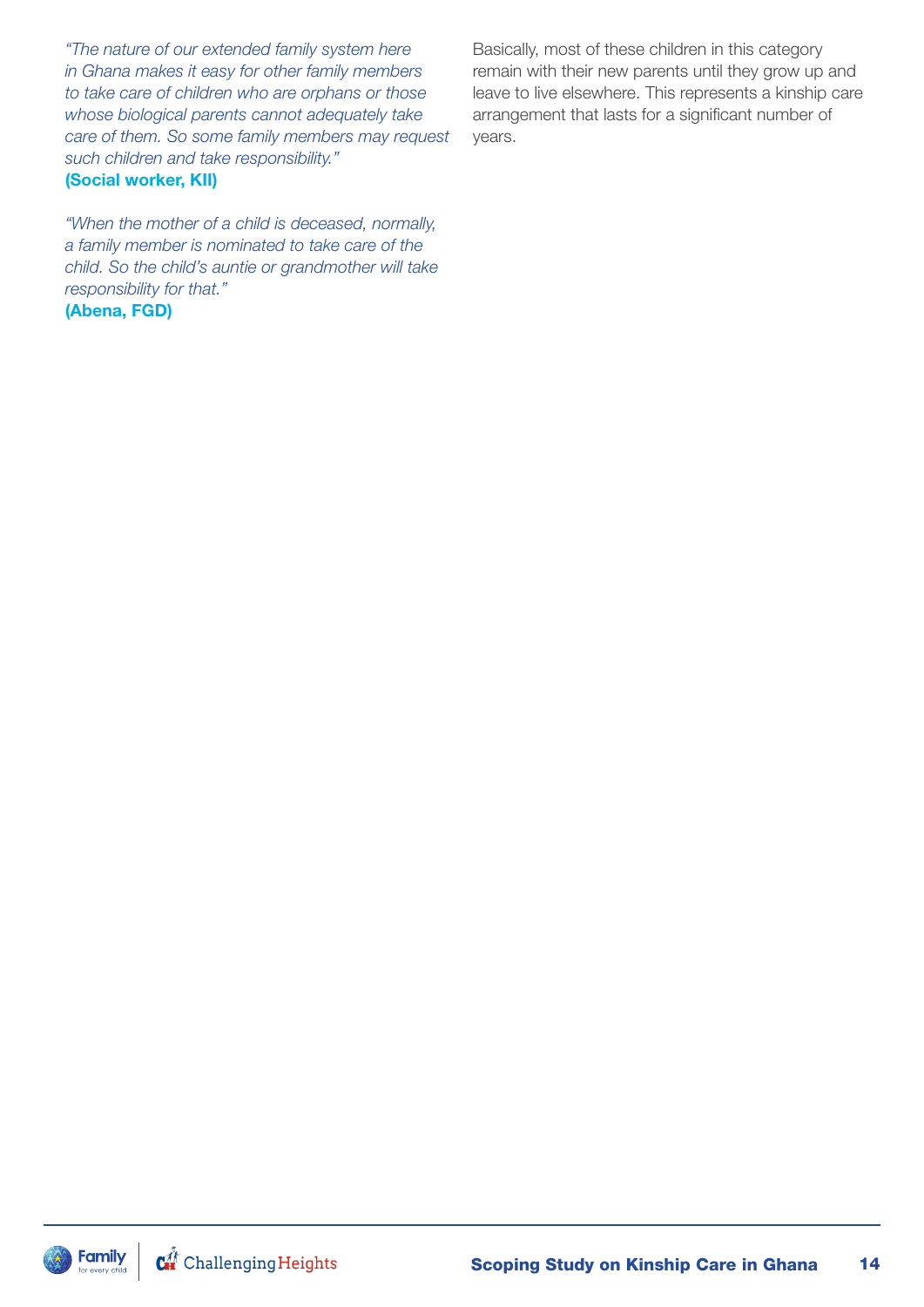## 4.5 Benefits and challenges of kinship care

#### 4.5.1 Benefits of kinship care

Study participants enumerated a number of benefits associated with kinship care within their communities. Four themes emerged out of the data analysis and are discussed below.

#### 4.5.1.1 Alternative parental care

The majority of the study participants indicated that kinship care offers an alternative option for children to experience parental care when their biological parents are not in the position to provide this. Children in such circumstances either have their biological parents deceased or incapacitated and unable to adequately cater for them. In such a circumstance, kinship care represents the best possible solution, as indicated by the study participants:

*"Kinship care provides an alternative care for children whose parents may not be readily available to care for them, so it provides children with alternative parental care which is very critical to their growth."*  (Kinship carer, KII)

*"Children may receive better care under kinship carers than their own biological families in most cases, especially the children who are from deprived homes."*  (Awo, FGD)

*"I would say kinship care makes it possible for children to experience different parenting styles and training which they would not have otherwise experienced under their own parents."*  (Queen mother, KII)

Most of the study's child participants in kinship care identified the caring relationship that exists between carers (usually grandparents) and children. These quotations summarise the relationship:

*"My grandmother treats me better than my biological mother. She is caring so I like her and would prefer to live with my grandmother till I grow up. She does not beat me; she normally advises me."*  (Kwesi, FGD)

*"When you live with your grandmother, she will share whatever she has with you, so I love my grandmother very well."*  (Kofi, FGD)

Kinship care does not only provide an alternative means of providing parental care to a child; it also provides parental love. This is very critical for some children (especially for survivors of child trafficking) who require a loving environment to grow and recover from years of physical and psychosocial abuse. Consequently, it is not surprising to see that some of the children who participated in this research compare their past, negative experiences with the love and care they are currently receiving under their grandparents' care.

#### 4.5.1.2 Child protection and safety

A significant number of child participants felt safer with kinship carers than with their previous carers (including their biological parents). They described how they are protected from hazardous labour and other potentially harmful child rearing practices under the supervision of kinship carers.

*"Since I moved from Yeji to this place (Winneba), I have been free from fishing and diving deep to remove stuck nets. The only work I undertake is to sell boiled eggs during Saturdays."*  (Emmanuel, FGD)

*"When children live with their grandparents, they are safe because they don't have to work on the lake."*  (Solomon, FGD)

Living within communities along the Volta Lake exposed child survivors to the hardships of the fishing life. Following their placement with kinship carers in Winneba and Senya Breku, study participants reported feeling safe. One noted that:

*"Children are protected from harm and they are able to go to school when they return from Yeji, because at Yeji we don't go to school but we work on the lake."*  (Mary, FGD)

Clearly, kinship care had provided a safe social environment for child survivors to grow and develop within communities where trafficking is endemic. Accordingly, kinship care may represent a viable strategy for the provision of good and safe parental care for the survivors of child trafficking.

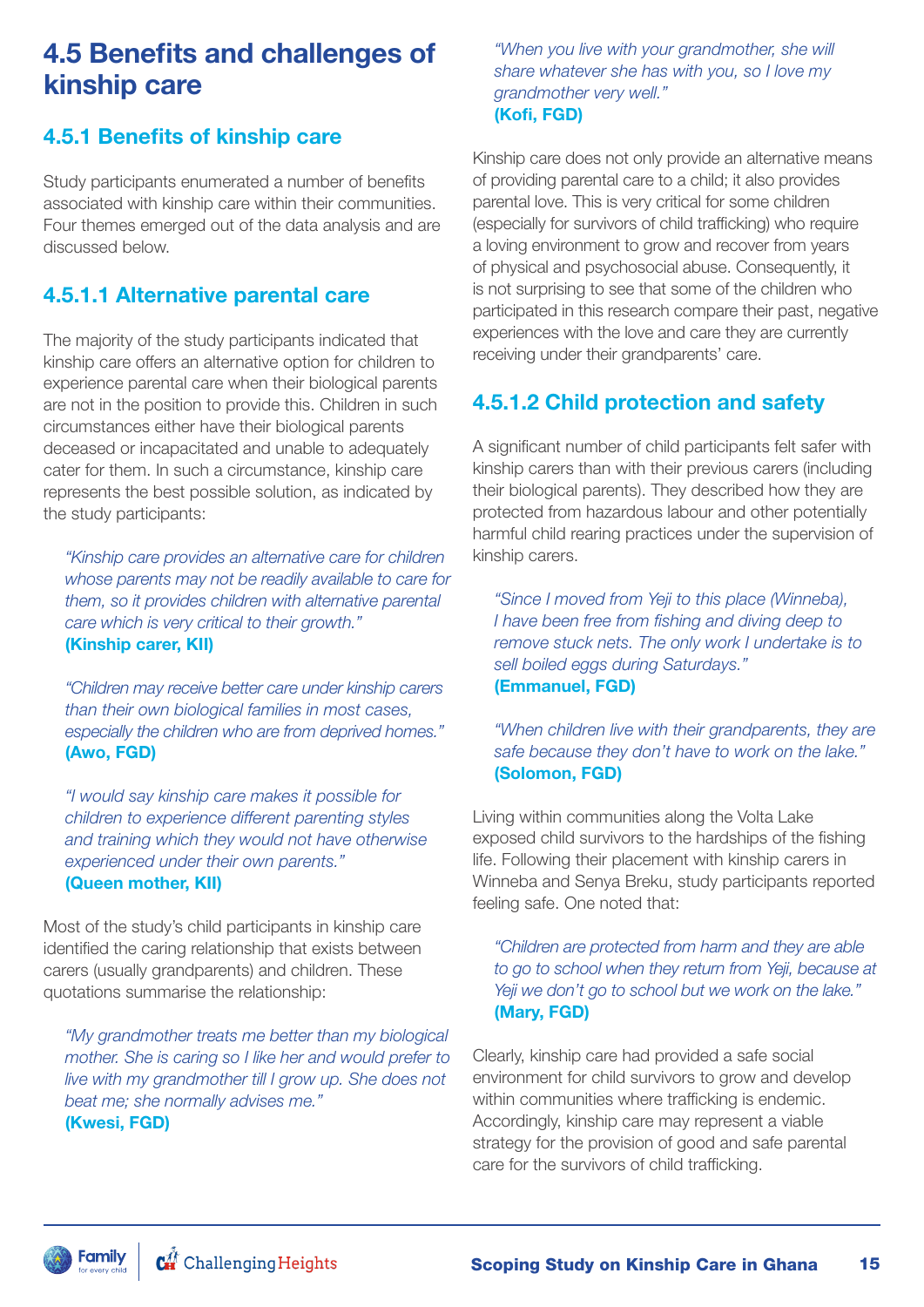#### 4.5.1.3 Schooling and training

Schooling and apprenticeship training featured prominently among the benefits of kinship care. Child participants recounted how leaving their biological parents to live with relatives has enhanced their education. Some of them were not previously enrolled in school until they had moved to stay with a relative.

*"My father brought me to Winneba to stay with my grandmother so I can go to school. So it is very good to stay with your grandmother, so you can go to school."*  (Elizabeth, FGD)

*"Kinship care presents a good opportunity for children to be enrolled in apprenticeship programmes which may not be available in their areas of residence."*  (Isaac, FGD)

Others were quite appreciative of their kinship guardians, as they had demonstrated a keen interest in their progress in school:

*"My uncle is keen on my progress in school. He normally asks me to read and he makes sure I do so."*  (Nana, FGD)

*"My grandmother wakes me up early for me to prepare for school, and she always gives me money."*  (Elizabeth, FGD)

Many child participants suggested that they felt more supported by their kinship carers in their academic progress than they did by their parents. This is not surprising, given the lack of educational facilities that exist in the rural areas where most of the children in kinship care migrate from. The same can be said of the few options that exist in rural areas for adolescents to enrol in apprenticeship training.

### 4.5.1.4 Capacity building and support

Kinship carers also reported some benefits they have received as guardians to the children of their kin. The benefits were mostly tied to their engagement with NGOs and other organisations specialising in child welfare and protection. Participants identified capacity building and micro-grant support as the main source of benefits they have received as kinship carers.

*"I have received several training sessions from Challenging Heights because I am a carer for one of the children they support. The knowledge and skills gained in these trainings have been transferred to the training of my own children."*  (Awo, FGD)

*"I received training and capacity building from Challenging Heights when my grandchild was brought from Yeji to stay with me. This has built my capacity and made me a better mother."*  (Afua, FGD)

Another participant mentioned financial support, and how it has contributed to the success of her microbusiness:

*"I also received support from Challenging Heights in micro-grant to start a business when the child was first brought to me."*  (Akosua, FGD)

Support to kinship carers in capacity building (business and entrepreneurship training) and small micro-grants has been instrumental to the economic fortunes of some of the carers as most of them were not economically active prior to the receipt of the microgrants from Challenging Heights. This has not only improved their capacity to earn a living, but has also equipped them to become better parents – evident in the provision of basic needs such as food and stationery, and the payment of school bills generally.

#### 4.5.2 Challenges of kinship care

Study participants (kinship carers, community members, children and officials) identified a number of challenges relating to kinship care. Five major themes were revealed and these are discussed below.

#### 4.5.2.1 Financial challenges

An overwhelming majority of adult participants cited financial challenges when asked to identify the challenges faced by kinship carers. Financial challenges were mostly associated with the provision of basic needs such as food and clothing and the payment of educational bills. This challenge registered as the most critical impediment to the success of kinship care as lamented by carers and children in the course of the study. Study participants reported that: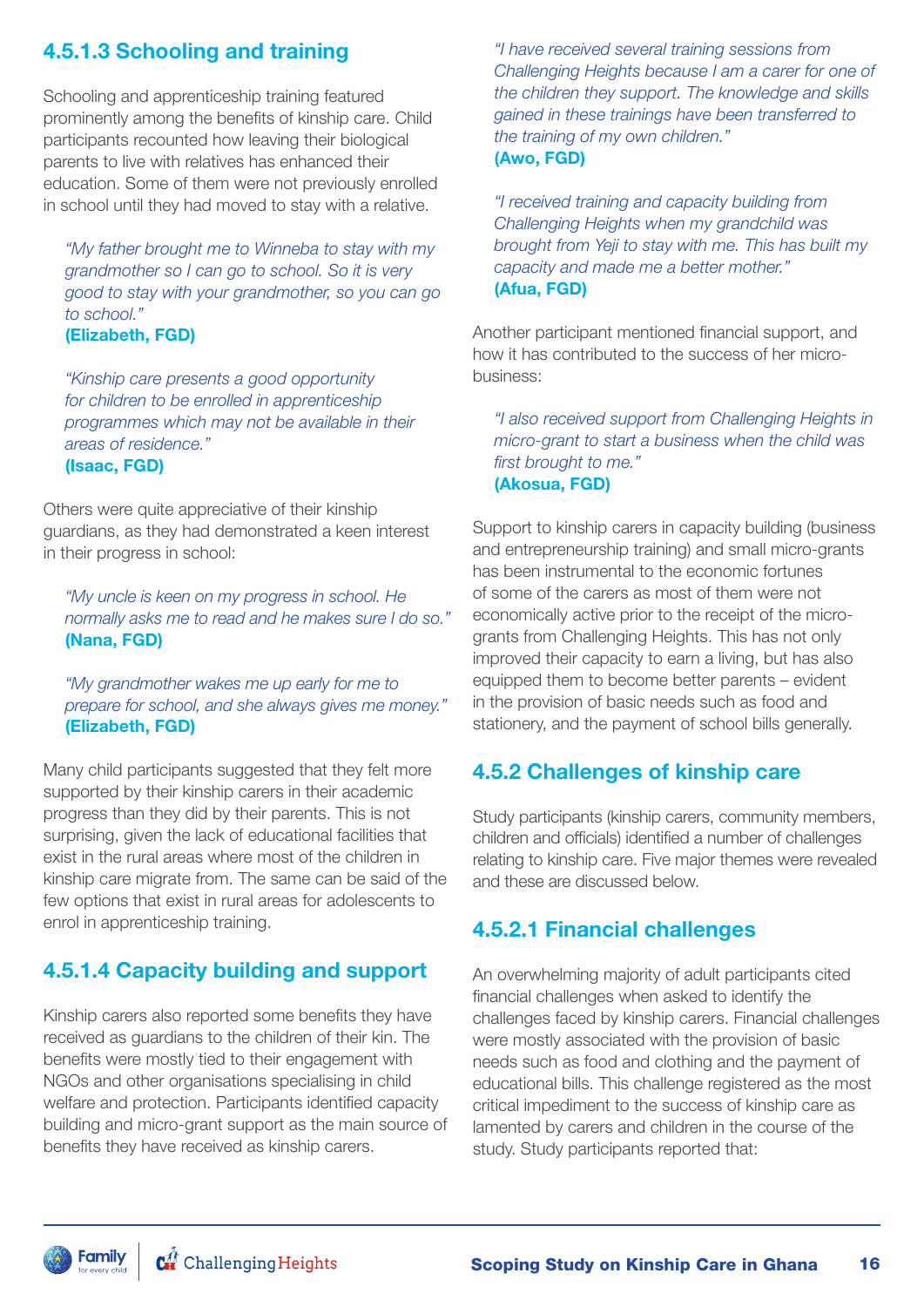*"The financial burden associated with caring for the children (especially the orphans) is very daunting; consequently, most of the children are confronted with the lack of basic needs such as food, clothing and school materials."* 

#### (Community member, KII)

*"Kinship carers themselves may face several challenges (mostly financial) which may negatively affect the quality of care provided for the children. Others may also discriminate between the children of their kin and those of their blood in the provision of basic needs because of financial constraint."*  (Kinship carer, KII)

When further probes were made to identify the source of the financial challenges, adults identified the expiration of support from NGOs such as Challenging Heights and inconsistencies in remittances from the biological parents of the children in care.

*"The only challenge I face is the support has expired and things are difficult, especially the child's school bills."* 

(Akosua, FGD)

*"The children who live under the care of their grandparents go through several difficulties because of the lack of remittances from the biological parents."* 

#### (District assembly member, KII)

Financially, most of the carers were challenged because of the lack of support from potential financial sources. While extended family members were required to provide support financially in support of children in kinship care, the expected support (generally financial) was non-existent, making it difficult for them to adequately provide for the children under their care. This is indicative of how genealogical ties within the extended family have been compressed in modern times, leading to the centralisation of the family with little support emanating from other extended family members (Nukunya 2016). This provides important clues for policy interventions since the extended family is not fully equipped in modern times to provide support to kinship carers.

#### 4.5.2.2 Excessive domestic chores

Participants indicated that children under kinship care are subjected to excessive domestic chores and duties. In most cases, this affects their playing time and rarely permits them to adopt a studious lifestyle, which compromises their academic progress. The execution of such duties mostly lasts for long hours with little or no food at times. This was clearly reported by both boys and girls:

*"Children who stay with relatives or friends are subjected to many more household chores than the biological children of the carers."*  (Elizabeth, FGD)

*"I eat late in the morning. I would have to finish all house chores before I am given food in the house."*  (Kofi, FGD)

One child participant indicated how children's leisure and study times are affected.

#### *"Kinship care may expose some children to excessive domestic chores and may affect their playing time and studies as well."*  (Mary, FGD)

In some cases, domestic duties may extend to economic duties as children are required to contribute economically through hawking.

#### *"My brother stays with my auntie and he has to sell for long hours before he gets his basic needs."*  (Moses, FGD)

Children in kinship care reported that kinship carers discriminated between them and their biological children with regards to the performance of house chores. As a result, some of the children under the care of their relatives had been reduced to domestic service workers with little respect for their leisure and studies. In cases where children have been enrolled in an apprenticeship, there is always the dilemma of pleasing their master as well as their carer at home. Thus, whereas kinship care may represent a viable care option for children in need of care, it is sometimes characterised by child rights abuses.

#### 4.5.2.3 Child delinquency and physical abuse

A significant number of study participants reported that children are normally abused physically by carers when they do wrong. In response, carers indicated that some of the children were "undisciplined and delinquent" and that therefore they were often beaten. Adult carers noted variously that:

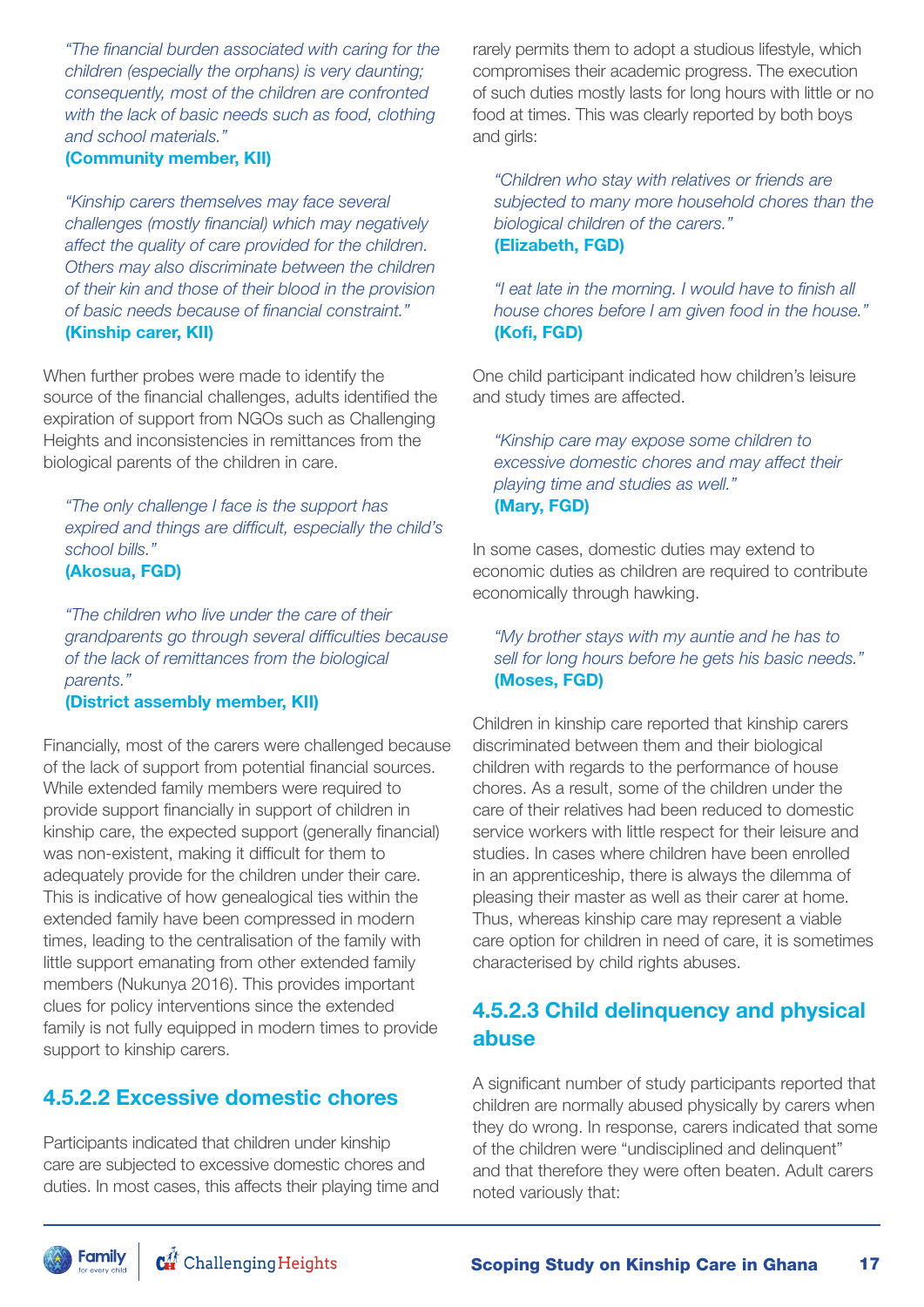*"I would say the challenges do not differ from the challenges faced by parents who live with their biological children. They entail challenges that characterise the children, and challenges that confront kinship carers. Challenges associated with children include truancy in school, delinquency, children with special needs and children being maltreated."* 

#### (Social worker, KII)

*"Most of the children under kinship care have disciplinary issues when they enter into their teens and this affects the relationship between the children and the kinship carer."* (Afua, FGD)

On the other hand, child participants provided details of how children were usually abused physically:

*"Some of those children I know are beaten with the cane mostly, so they complain about their carers."*  (Mary, FGD)

*"Some of the children are beaten with canes, and this is not good. When children go wrong, they should be cautioned and advised."*  (Solomon, FGD)

This finding is indicative of the daily struggles that occur between kinship carers and children under their care. While carers mostly said that they behaved this way because the children under their care were so badly behaved, children argued instead that it was carers' impatience and not their misbehaviour that exposed them to physical discipline and abuse. Thus, while studies may report the abusive nature of some kinship carers, it is imperative for such studies to identify specific attitudes amongst children that may trigger such abuses, for policy intervention. Specifically, policy intervention could focus on introducing parents to positive disciplinary techniques in place of corporal punishment. This may help to lessen the incidents of abuses for children in kinship care.

#### 4.5.2.4 Poor parental care

Research participants identified poor parental care among some kinship carers as a challenge that many children have to live with. Poor parental care manifested, for example, in the lack of provision of stationery for school children, their lack of protection and the inadequate provision of basic needs. Child participants lamented both the lack of basic necessities and of support that made their lives difficult while living with kinship carers.

*"Some children complain that they are not well fed and that schooling is difficult because they don't have books and other stationeries."*  (Isaac, FGD)

*"Where I stay now (grandmother's house), I am not told to read my books at home. If I were to be living with my parents, I would have been told to read my books and study."*  (Blessing, FGD)

Others reported that they are hardly given money to purchase the basic things they require in school, making schooling an unpleasant experience:

#### *"I don't get money for school. When I ask my uncle for money for school, he mostly says he has not got money."*  (Nana, FGD)

In the case of children whose biological parents are alive, the study found that their parents hardly visited them to see how they were faring in the care of their kinship carers. Accordingly, some of the carers are not diligent in the performance of their duties as parents/ guardians. Thus, some of the children in kinship care had to undertake menial jobs to support themselves, putting them at risk of trafficking and other forms of abuse.

## 4.6 Support for kinship care

This study has revealed the enormous potential of kinship care in providing parental care for children who lack such provision. As a viable alternative to parental care, it represents a cheap and less complex option. It is therefore imperative to identify areas where kinship care can be strengthened and supported. Consequently, this section discusses the support required for kinship care to thrive. Four major themes (financial support; dual support; sustainable jobs; training and capacity building) emerged from the data analysis and are discussed below.

#### 4.6.1 Financial support

An overwhelming majority of adult research participants noted financial support as the most critical need of kinship carers. Study participants linked the provision of basic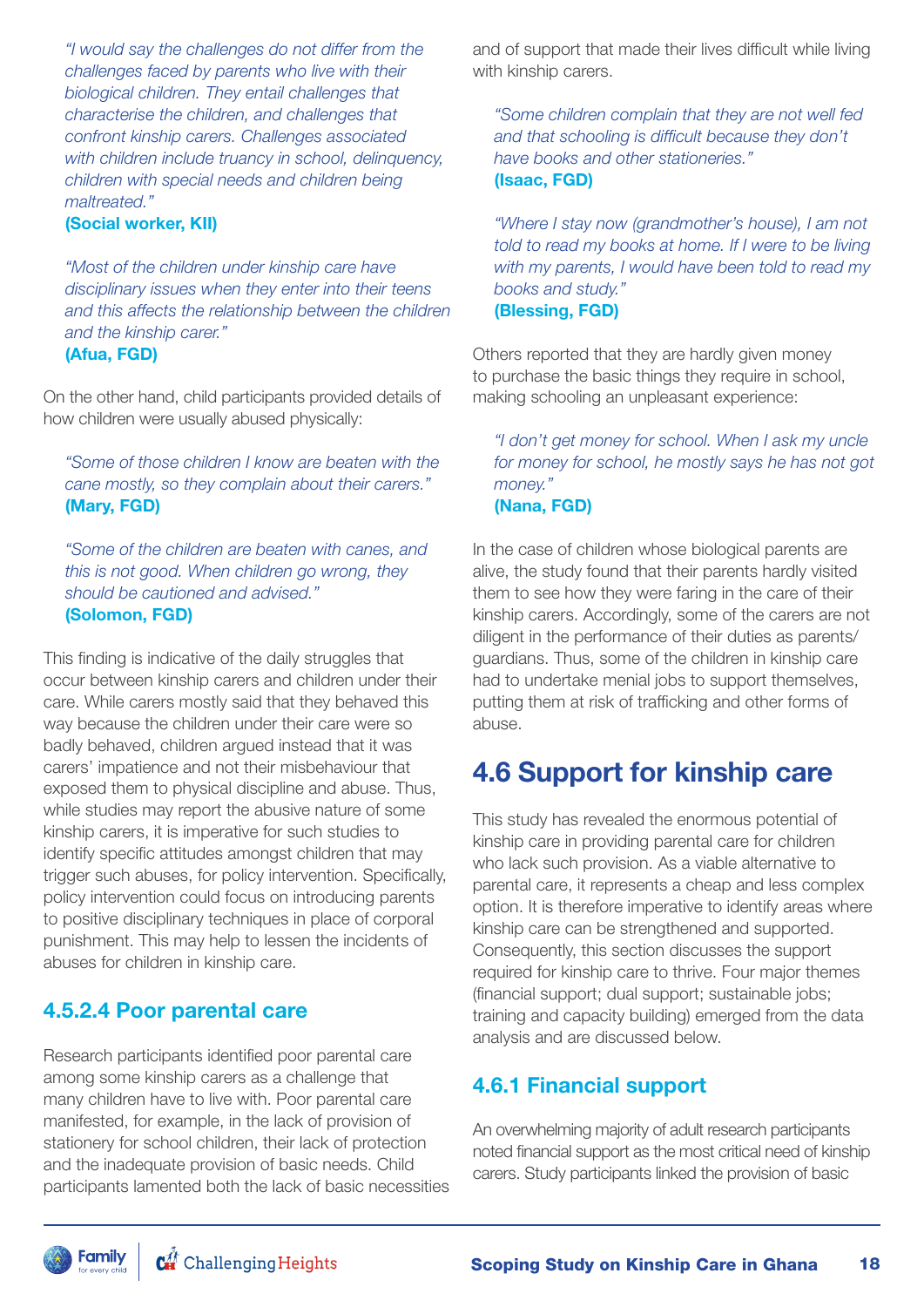needs for children to the availability of funds. Specifically, they noted that the absence of financial support negatively affected the daily provision of food and the payment of school bills, making life difficult for children under kinship care.

*"I will mostly say that kinship carers who are grandparents should be supported financially through government schemes. Because most of them depend on remittances from the cities to survive."*  (District assembly member, KII)

*"Kinship carers, especially those who care for orphans, require monetary support. This is because the children are mostly placed with grandparents who are not economically active. This makes it difficult for them to adequately cater for the children."*  (Community member, KII)

Others indicated how the availability of finance effectively determines the provision of basic needs for children in kinship care:

*"Carers need to be supported so that they can provide for children under them because some of the children under the care of their relatives lack basic needs such as food and clothing."*  (Emmanuel, FGD)

*"They need help to assist us with our school bills. Mostly, when we are sacked for extra classes fees and my grandmother is not able to pay, I stay at home. My grandmother is not economically active."*  (Kofi, FGD)

Alternatively, some of the adults involved in this research indicated that it is necessary to direct financial support and interventions into viable economic enterprises for carers so that they can be self-reliant.

*"There is the need to support carers and biological mothers with affordable credits to work, especially the mothers who are mostly responsible for taking care of the children and the children of their relatives. This is especially the case for single mothers who are at risk of giving their children out."*  (Abena, FGD)

*"My sister has been providing for me but it is sometimes difficult to get new school uniforms and shoes so I want Challenging Heights and the government to help my sister financially."*  (Doris, FGD)

The critical need for financial assistance cannot be overemphasised in the light of the evidence provided above. Carers are vulnerable, particularly grandparents, who are mostly unemployed and depend on remittances and support from family members. While this study has shown that some carers do receive financial support from organisations (for example Challenging Heights) and other extended family members, the support is inconsistent and unreliable. This may have accounted for the overwhelming support for financial intervention by study participants.

#### 4.6.2 Dual support

A significant number of the adult study participants (kinship carers and key informants) mentioned both material and non-material support in their suggestions for making kinship care a better experience. Specifically, adult study participants indicated that the periodic provision of material support (such as books, pens and uniforms) should be complemented by nonmaterial support such as the linkage of kinship carers to important services (health, economic opportunities) and even periodic monitoring and supervision by government.

*"Kinship carers need both financial and material support (books, pens and uniform) to be able to adequately support children under their care."*  (Moses, FGD)

*"Parents may also need to be educated on sexual and reproductive health in order to control birth rate since having more children puts them at risk of giving some out. When children are with their parents, and all conditions are good they will take care of them well."* 

(Kwabena, FGD)

Some of the adult participants (key informants) were quite particular about the intervention of government and NGOs in providing social services and linking kinship carers to appropriate resources:

*"Some parents require periodic monitoring and the supervision from government officials to be able [to] receive and care for their children. This is because some are just irresponsible but would live up to their responsibility if an external body with vested authority is engaged."* 

(Nenyi, FGD)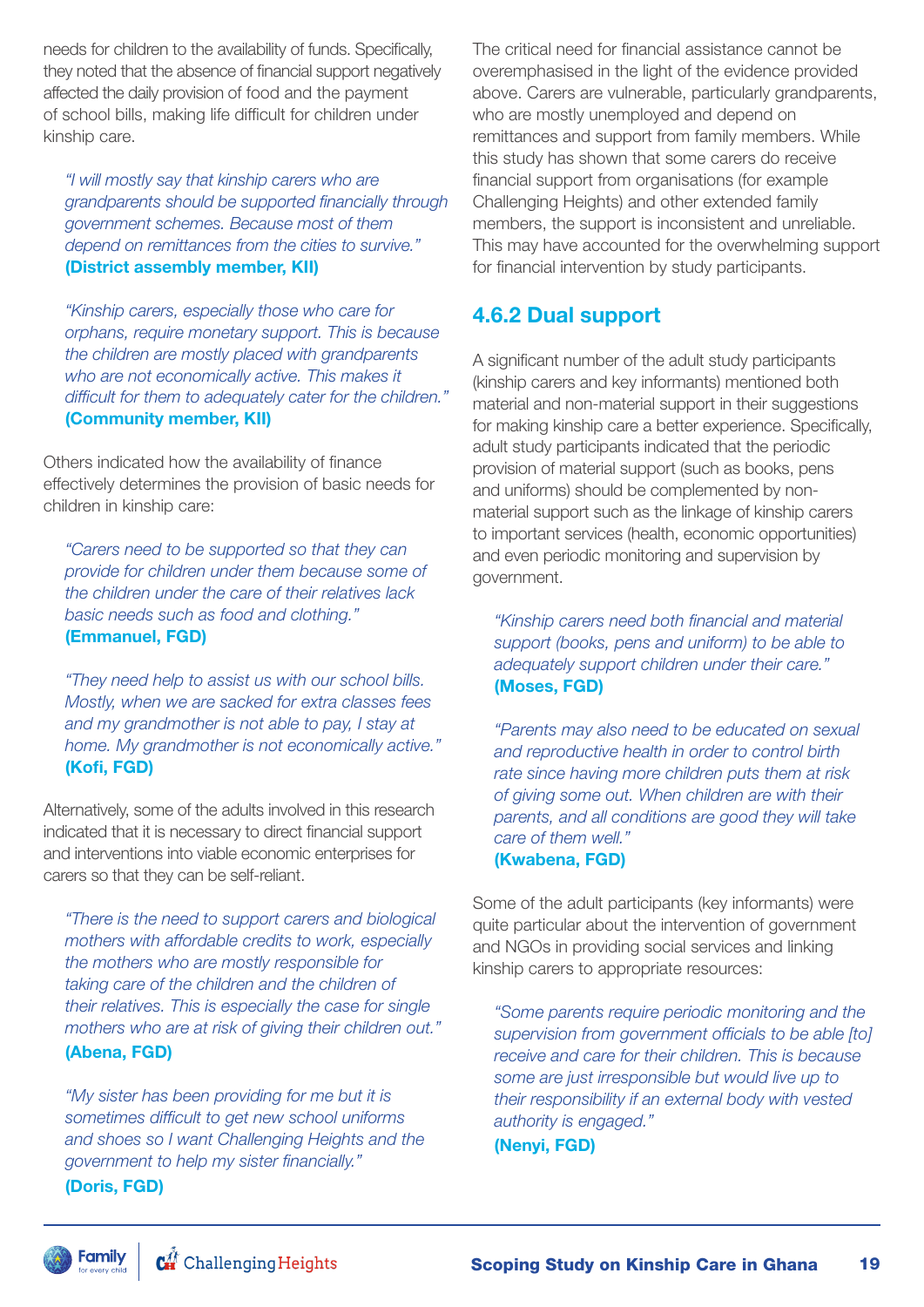*"NGOs can also link single mothers to important resources and social support services that may be available to single mothers and vulnerable children. This will mitigate the challenges they encounter in caring for the children."* (Kofi, FGD)

These participants who were quite emphatic about the inadequacy of material support or non-material support thought that both are needed to complement each other. It is probable that previous support (material or non-material support alone) had done little to address their challenges. This position is in stark contrast to the one held by the majority who believe financial assistance remains the key resource support. This is not surprising as most of the carers in this study had benefited from financial assistance from an NGO or government. Thus, while financial assistance may register as an important resource, its efficacy in kinship care is complemented by non-material support.

#### 4.6.3 Sustainable jobs

Additionally, there was significant support for the provision of viable and sustainable jobs for kinship carers, which were felt to be essential for kinship care to thrive. Kinship carers believed that the provision of such opportunities across the country could reduce the rate of migration by parents who mostly leave their children behind.

*"Parents need stable and viable jobs back home to be able to care for their children. Most of the parents live and work in the big towns and cities, and the prevailing conditions that they live and work in are inappropriate to support child rearing. Parents may need to have reliable jobs since financial challenges seem to be an important factor in the giving of children away to kin or friends."*  (Akosua, FGD)

These participants stressed the need to address one of the root causes of kinship care (migration) as they believed that the provision of sustainable jobs in smaller towns and rural areas would address migration into the towns and cities for better opportunities. This study has shown that a significant number of children are under the care of kin because their biological parents have migrated to the cities in search of greener pastures. It may be that this intervention would keep parents from placing their children with relatives or friends because of financial difficulties.

### 4.6.4 Training and capacity building

A few adult research participants (kinship carers and key informants) identified the training of kinship carers as an important intervention in making kinship care thrive. Particularly, they stressed the need for the organisation of periodic training in 'parenting skills' to help address all forms of abuses and human rights infringements as reported by some of the child participants.

*"Parents need training on parenting and how they can access social services that are reserved for the vulnerable. Much emphasis can also be placed on family planning/birth control to reduce the risk of giving their children away to friends because they cannot take care of them."*  (Rashad and Nii, FGD)

*"It is also important to train parents on parenting and how they can give the best to their children even though they may not possess all material resources. Sometimes just relating to the child cordially will solve most problems they have with their children."*  (Awo, FGD)

Some of the child participants were particularly interested in the training of carers to identify the needs of children under their care. One indicated that:

#### *"Carers need to be trained to be able to identify the needs of children so they can help children."*  (Kofi, FGD)

Clearly, adult research participants (kinship carers and key informants) identified abusive and irresponsible carers as incapacitated to deal with the modern trends of child rearing. It is possible that child participants and carers had identified parents who were providing responsible care and consequently believed that the requisite training would improve the parenting styles of carers who employ corporal punishment techniques.

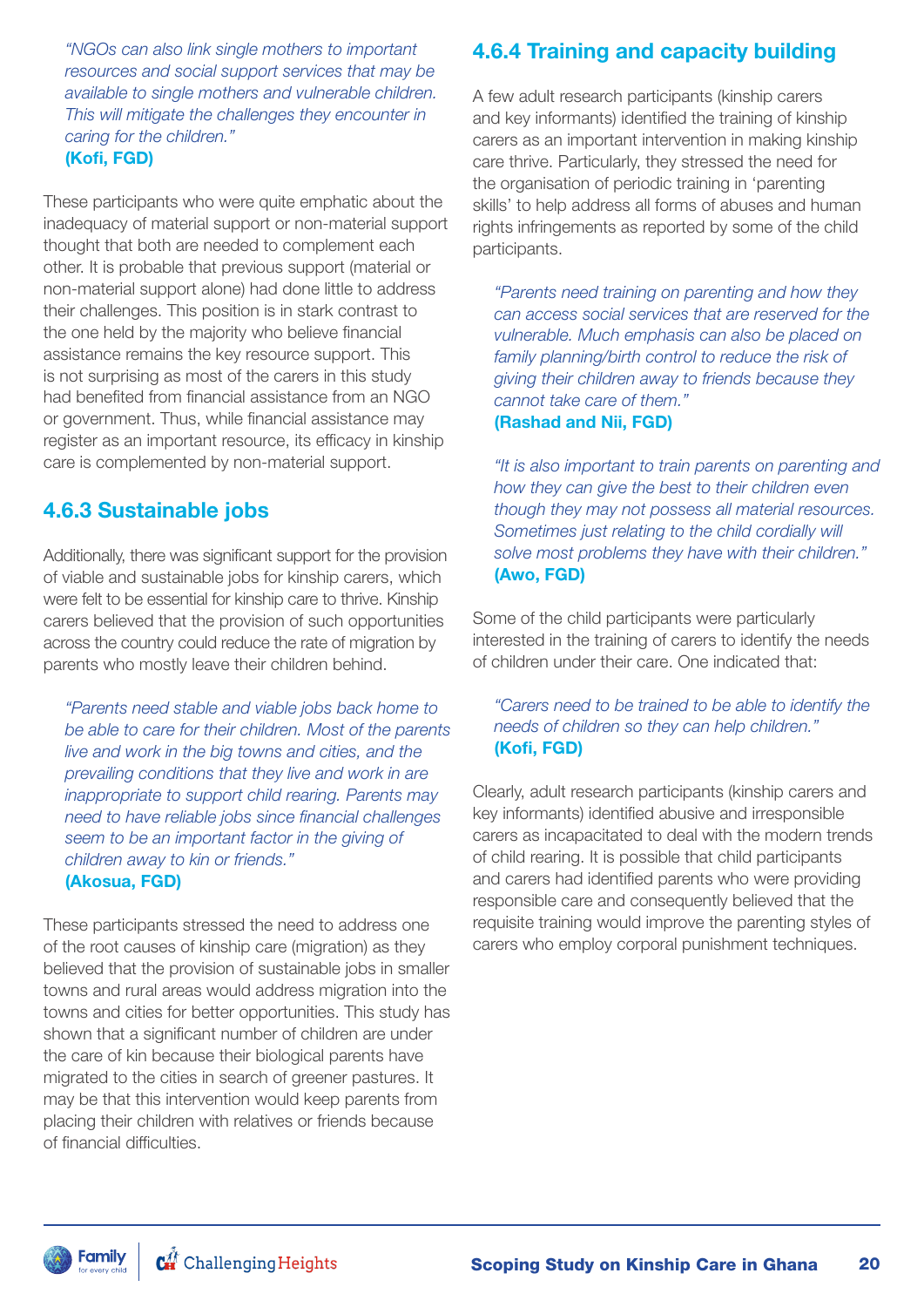## 4.7 Implications and recommendations for policy/ practice

This study has enumerated a number of benefits and challenges associated with kinship care within the communities where this study was undertaken. This section of the report entails a discussion of the implications of the research findings and recommendations for policy and practice.

#### 4.7.1 The nature and scope of kinship care

This study has demonstrated to a significant extent the importance of grandparents as kinship carers. While other types of kinship care were reported, grandparent care was the most prevalent. This has significant implications for social support given the vulnerability of the elderly (physiological and economical capacity). With kinship care on the rise, fuelled mostly by the migration of parents to cities and towns, it is safe to assume that grandparent care will likewise increase. This assumption is further affirmed by the preference for grandparent care by most children in need of parental care, making grandparents the most desirable option for alternative parenting.

Accordingly, this study calls for the prioritisation of grandparent carers in social policy programmes in the short to medium term. For instance, a significant percentage of the Livelihood Empowerment against Poverty (LEAP) interventions could be allocated to grandparent carers in every district. This initiative could be led by NGOs and other civil society organisations (CSOs) who can link kinship carers (mostly grandparent carers) with community development officers in the district.

While social floor programmes such as the LEAP may help to bridge the gap and address the immediate needs of carers, it is important to stem the flow of biological parents from the rural areas to the urban areas where conditions for migrant workers are deplorable. This will entail the implementation of viable agricultural programmes and the establishment of cottage industries that can revitalise rural economies to create jobs. NGOs and other CSOs could partner with the state to create such opportunities. It is also imperative for government to improve educational infrastructure and personnel in rural areas to help

reduce the inflow of children from rural areas who come to urban areas in search of quality education.

#### 4.7.2 Addressing the challenges of kinship care

While this study has indicated the benefits of kinship care (provision of alternative care, child protection, and schooling/apprenticeship training), it has also shown the challenges that confront kinship carers and, importantly, children themselves (financial challenges, child delinquency, physical abuse, excessive house chores and poor parental care). These challenges have the potential to disrupt the ability of kinship carers to provide alternative care for children without parental care and to expose already vulnerable children to even greater risks to health and well-being.

This study therefore recommends the need for capacity building on parenting for kinship carers before their care experience begins. This is crucial to address issues of physical abuse and poor parental care. The content of such training could focus on living with children with challenging behaviour and the delegation of appropriate house chores or workload for children. Additionally, children (particularly survivors of child trafficking) could be engaged on their rights and responsibilities and provided with support through child rights clubs.

Primarily, most of the challenges discussed in this study can be at least partly attributed to the lack of knowledge on the part of kinship carers about how to cope with the modern trends of parenting. NGOs (such as Challenging Heights) can lead the way with specific programme design and execution in collaboration with other partners. For instance, such trainings can be held with basic and secondary schools during Parent and Teacher Association (PTA) meetings.

#### 4.7.3 Making kinship care thrive

Study participants (adults and KIIs) offered suggestions that could help sustain kinship care and improve the care experience for both carers and children. These included financial support, dual support, the provision of sustainable jobs, and training/capacity building. It is important to engage social service workers in the placement of children with kin and friends. Challenging Heights calls for the formal inclusion of grassroots NGOs (child rights and child-centred organisations) in the placement of children with kin, given the presence of grassroots organisations in communities.

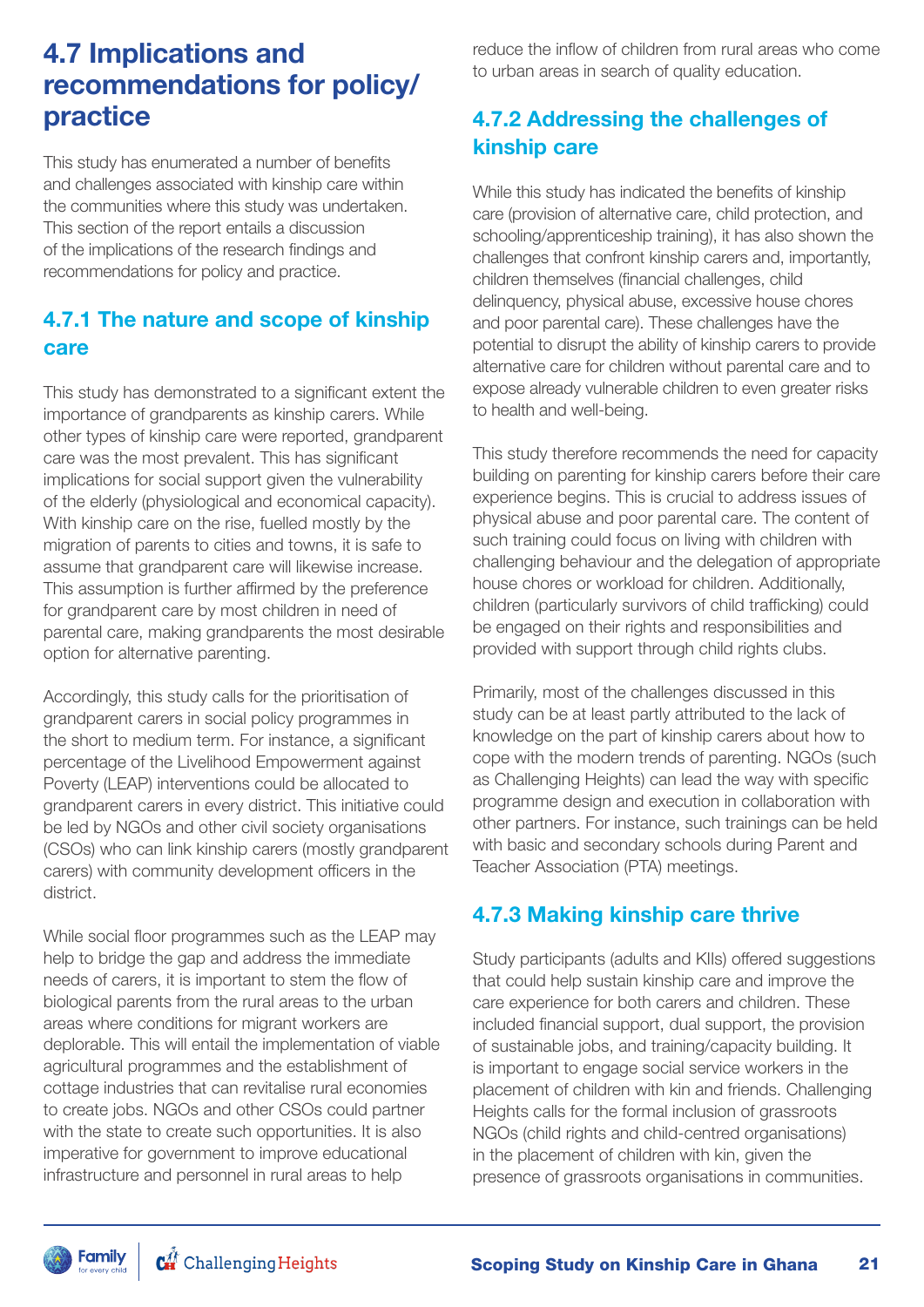Given the objective of Ghana's care reform initiative (which seeks to replace residential care with kinship care for children), it is important to formalise all care arrangements for the placement of children. Challenging Heights believes that while social service workers may not necessarily take over the process of child placement, they could assist with the monitoring of children under kinship care and offer professional counselling services (including training) to carers and children when the need arises.

This could pave the way to address any form of abuse, while linking kinship carers and children to important social services that would be valuable to the sustenance of the kinship care relationship. Social support programmes (such as LEAP) could be tied to the intervention of social service workers in the arrangement and monitoring of kinship care. In so doing, this would compel kinship carers and their families to engage formal assistance which would go a long way to make kinship care safe.

## 5. Conclusion

The findings of this study suggest that extended family members and friends play a vital role in caring for children whose parents may not be in a position to do so. Kinship care remains the most viable option for children whose parents are either deceased or living apart from their children. While kinship care is bedevilled with several challenges, it still represents the most safe and economical option for alternative care. It is therefore vital that stakeholders (government, NGOs and families) should rally around the strengths of kinship care and work together to address its challenges.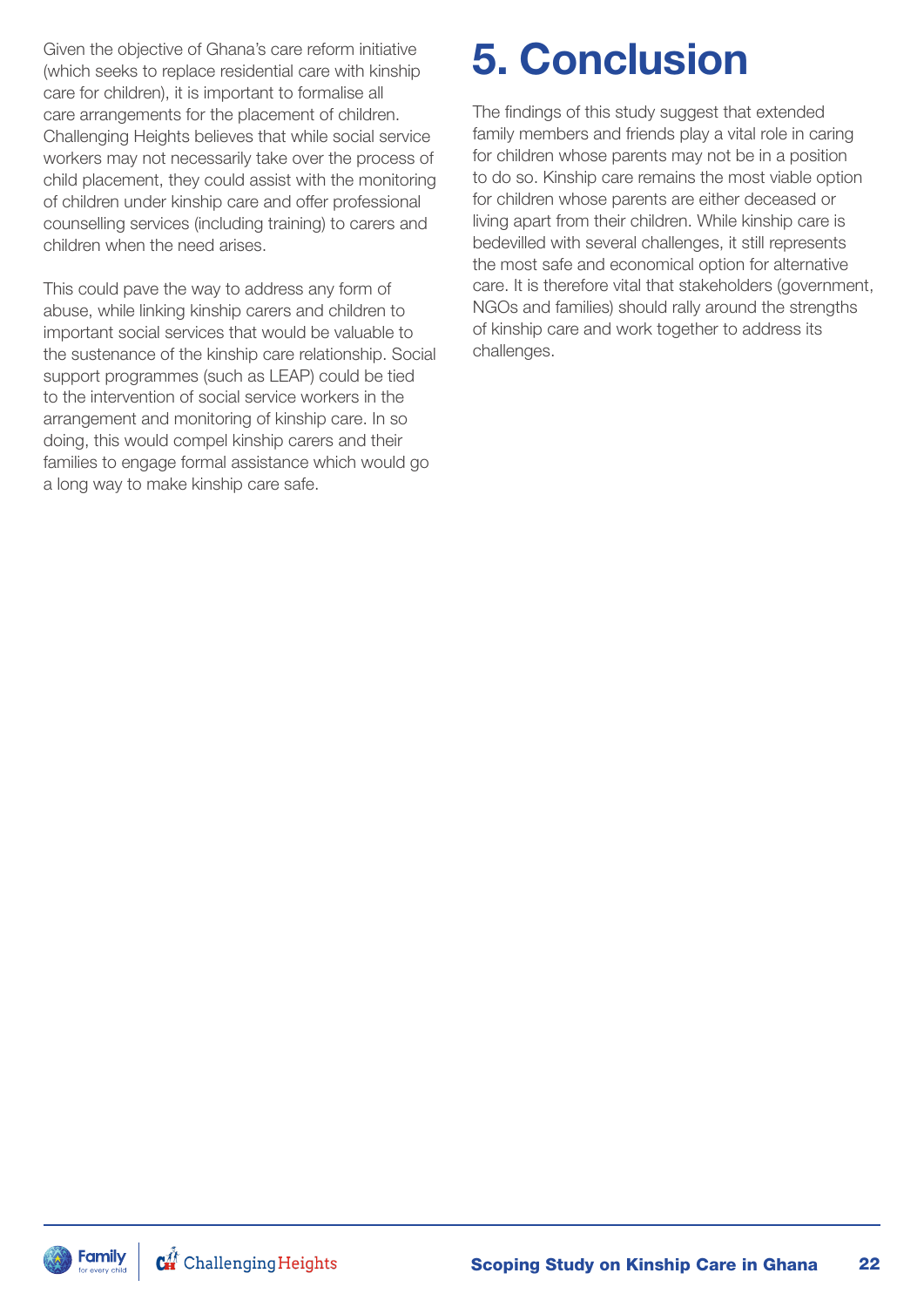## References

Addai-Sundiata, J. H. (1995) 'Family dynamics and residential arrangements in Ghana' in E. Ardayfio-Schandorf (ed.) *The changing family in Ghana*. Accra: Ghana Universities Press, p.64–85.

Balsells, M. À., Pastor, C., Mateos, A., Vaquero, E., and Urrea, A. (2015) Exploring the needs of parents for achieving reunification: The views of foster children, birth family and social workers in Spain. *Children and Youth Services Review*, 48, p.159–166.

Ansah-Koi, A. A. (2006) Care of orphans: Fostering interventions for children whose parents die of AIDS in Ghana. *Families in Society: The Journal of Contemporary Social Services*, 87(4), p.555–564.

Crotty, M. (1998) *The foundations of social research.* London: Sage.

Esposito, T., Trocmé, N., Chabot, M., Collin-Vézina, D., Shlonsky, A., and Sinha, V. (2014) Family reunification for placed children in Québec, Canada: A longitudinal study. *Children and Youth Services Review*, 44, p.278–287.

Frimpong-Manso, K. (2014) From walls to homes: Child care reform and deinstitutionalisation in Ghana. *International Journal of Social Welfare,* 23(4), p.402–409.

Hickmann, M. and Adams, B. (2018) Assessing alternative care for children in Ghana: A participatory self-assessment of the care reform initiative. [https://www.measureevaluation.](https://www.measureevaluation.org/resources/publications/tr-18-251) [org/resources/publications/tr-18-251](https://www.measureevaluation.org/resources/publications/tr-18-251)

Kuyini, A. B., Alhassan, A. R., Tollerud, I., Weld, H., and Haruna, I. (2009) Traditional kinship foster care in northern Ghana: The experiences and views of children, carers and adults in Tamale. *Child & Family Social Work*, 14(4), p.440–449.

Manful, E., and Cudjoe, E. (2018) Is kinship failing? Views on informal support by families in contact with social services in Ghana. *Child & Family Social Work*, 23(4), p.617–624.

Merriam, S. B., and Tisdell, E. J. (2016) *Qualitative research: A guide to design and implementation.* 4th edn. San Francisco: John Wiley & Sons, Inc.

Nukunya, G. K. (2016) *Tradition and change in Ghana: An introduction to sociology.* Accra: Ghana Universities Press.

PDA (2016) *Ten years on: Impact evaluation of programmes and activities of Challenging Heights in Ghana.* [http://challengingheights.org/wp-content/](http://challengingheights.org/wp-content/uploads/2014/11/Challenging-Heights-Impact-Evaluation.pdf) [uploads/2014/11/Challenging-Heights-Impact-Evaluation.](http://challengingheights.org/wp-content/uploads/2014/11/Challenging-Heights-Impact-Evaluation.pdf)

[pdf](http://challengingheights.org/wp-content/uploads/2014/11/Challenging-Heights-Impact-Evaluation.pdf)

Scannapieco, M., Hegar, R. L. and McAlpine, C. (1997) Kinship care and foster care: A comparison of characteristics and outcomes. *Families in Society*, 78, p.480–488.

Taylor, R. J., Chatters, L. M., Woodward, A. T., and Brown, E. (2013) Racial and ethnic differences in extended family, friendship, fictive kin, and congregational informal support networks. *Family Relations*, 62(4), p.609–624.

Twum-Danso Imoh, A. (2012) From central to marginal? Changing perceptions of kinship fosterage in Ghana. *Journal of Family History*, 37(4), p.351–363.